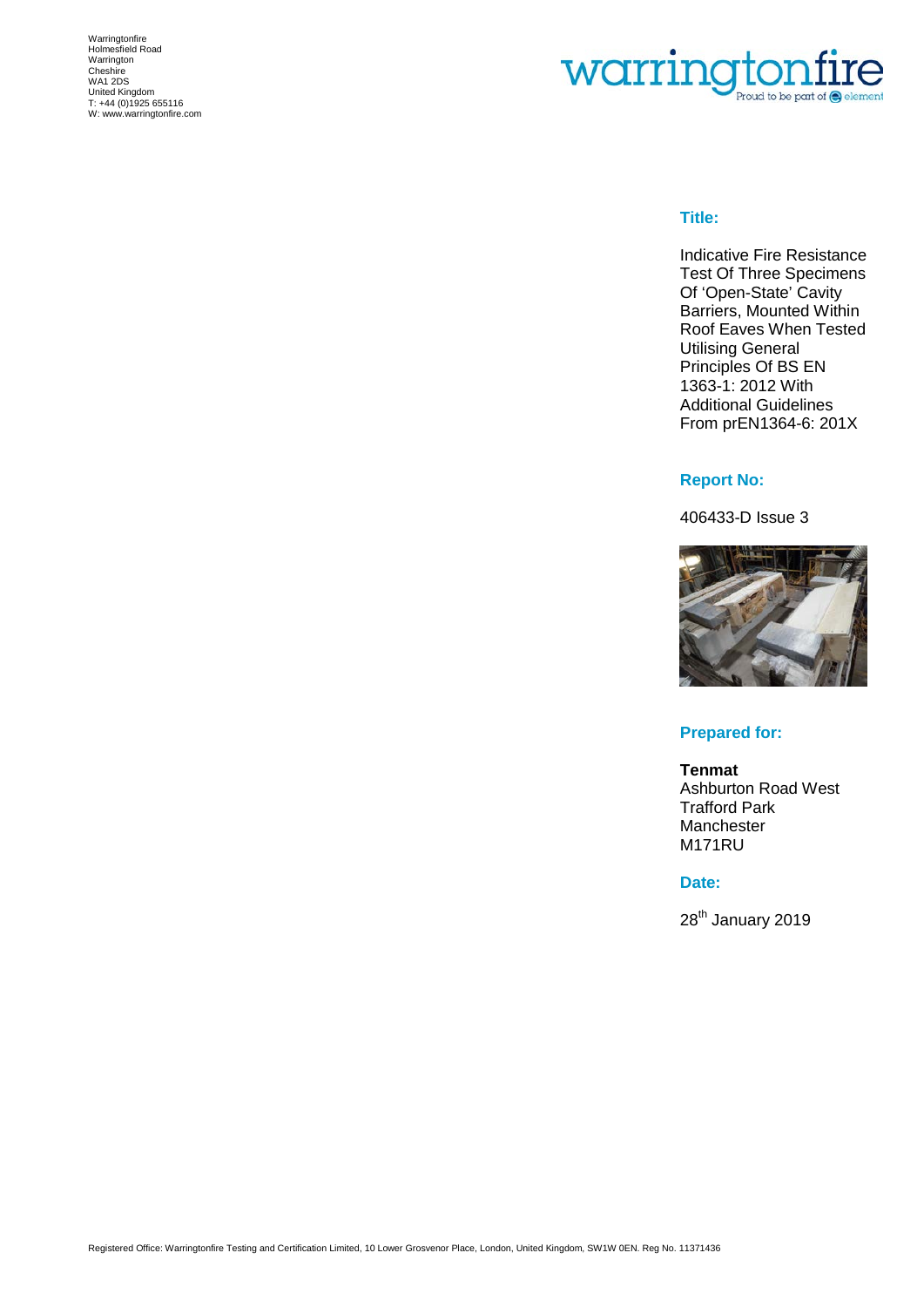# <span id="page-1-0"></span>**Summary**

| <b>Objective</b>                                 | The purpose of the test was to provide an indication of the fire resistance<br>performance of three 'open-state' cavity barrier sealing systems, mounted within<br>roof eaves when tested utilising the heating and pressure conditions of BS EN<br>1363-1: 2012 with additional guidelines from prEN1364-6: 201X CEN TC 127.<br>However the full requirements of the Standard were not complied with and the<br>information provided is for the test sponsor's information only and should not be<br>used to demonstrate performance against the Standard nor compliance with a<br>regulatory requirement. The test was not conducted under the requirements of<br>UKAS accreditation. |
|--------------------------------------------------|-----------------------------------------------------------------------------------------------------------------------------------------------------------------------------------------------------------------------------------------------------------------------------------------------------------------------------------------------------------------------------------------------------------------------------------------------------------------------------------------------------------------------------------------------------------------------------------------------------------------------------------------------------------------------------------------|
| <b>Sponsor</b>                                   | Tenmat Ashburton Road West, Trafford Park, Manchester, M171RU.                                                                                                                                                                                                                                                                                                                                                                                                                                                                                                                                                                                                                          |
| <b>Summary of the</b><br><b>Tested Specimens</b> | For the purpose of the test the floor specimens were referenced A to C.                                                                                                                                                                                                                                                                                                                                                                                                                                                                                                                                                                                                                 |
|                                                  | The section of floor had overall dimensions of 1965 mm long by 1750 mm wide by<br>600 mm thick and was made up of autoclaved aerated concrete lintels arranged to<br>provide four apertures of different lengths and widths.                                                                                                                                                                                                                                                                                                                                                                                                                                                            |
|                                                  | Specimen A comprised of a 435 mm long x 100 mm wide x 600 mm deep aperture<br>with a 4 mm thick x 74 mm deep Tenmat Ventilerade Brandstopp (VBS)<br>flexible graphite based intumescent strip within a Polythene sleeve, stapled along<br>a softwood Purlin fixed at the top of the aperture The intumescent strip was<br>installed below a 25 mm air gap. The simulated roof eaves were completed with a<br>Polycarbonate glazing sheet and Isover glass mineral wool insulation.                                                                                                                                                                                                      |
|                                                  | Specimen B comprised of a 435 mm long x 100 mm wide x 600 mm deep aperture<br>with a 4 mm thick x 74 mm deep "Tenmat Ventilerade Brandstopp (VBS)<br>flexible graphite based intumescent strip within a Polythene sleeve, stapled to the<br>tongue and groove boards used to form the top of the simulated roof eaves. The<br>Intumescent strip was installed above a 25 mm air gap.                                                                                                                                                                                                                                                                                                    |
|                                                  | Specimen C comprised of a 960 mm long x 100 mm wide x 600 mmi deep<br>aperture with a 4 mm thick x 74 mm deep Tenmat Ventilerade Brandstopp<br>(VBS) flexible graphite based intumescent strip within a Polythene sleeve, stapled<br>along a softwood Purlin fixed at the top of the aperture. The intumescent strip<br>was installed below a 25 mm air gap.                                                                                                                                                                                                                                                                                                                            |
|                                                  | Full details of the specimens and installation methods are given in the Test<br>Specimen and Schedule of Components section of this test report.                                                                                                                                                                                                                                                                                                                                                                                                                                                                                                                                        |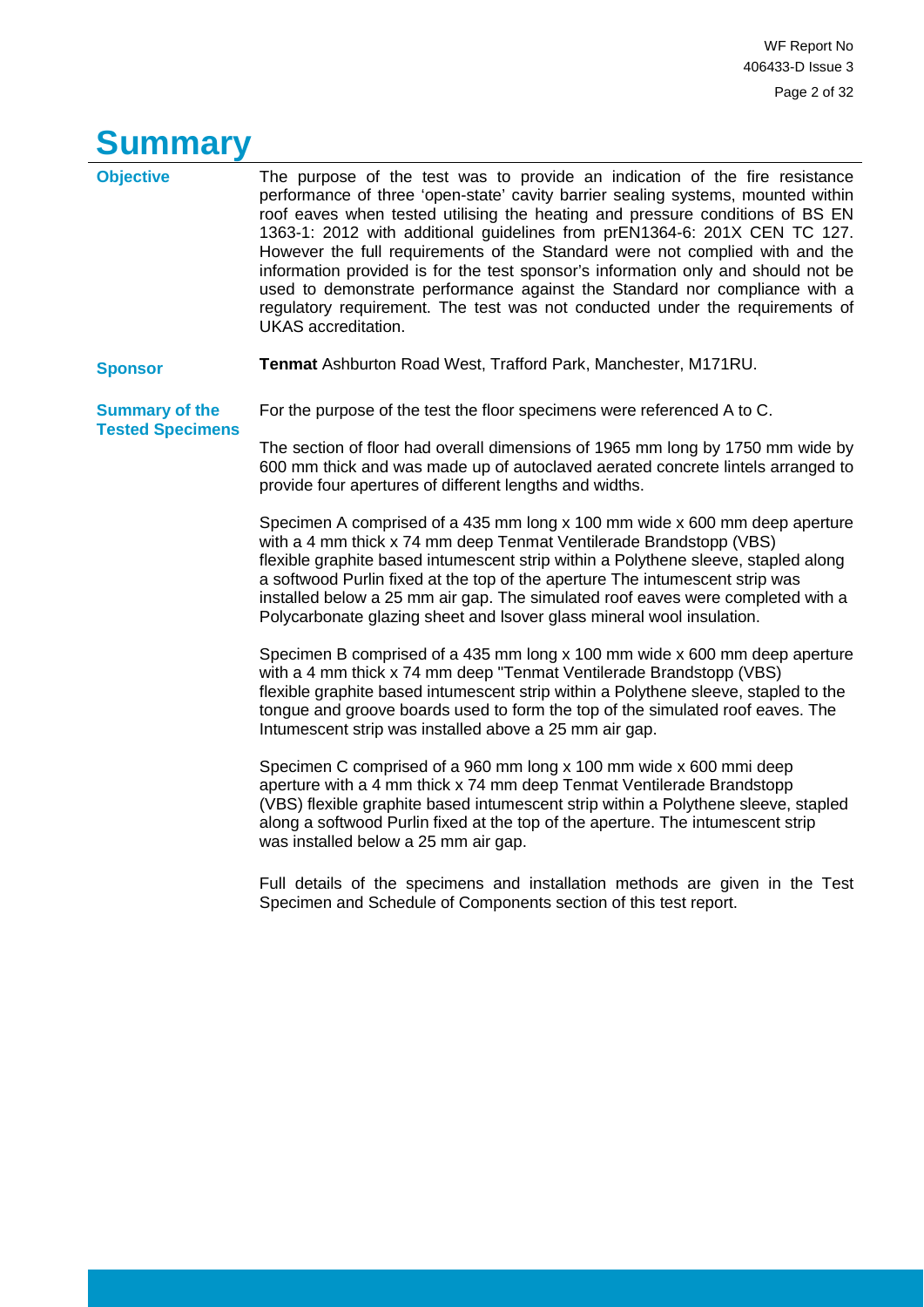### **Test Results** If the specimens were to be assessed against the integrity and insulation (maximum temperature rise only) performance requirements specified in BS EN 1363-1: 2012 and prEN1364-6: 201X CEN TC 127, the results may be expressed as follows:

Technical failure of integrity of Specimens A to C would deem to have occurred at the start of the test due to the open void required for such seal types. However, following the expansion of the intumescent layer, full closure of the cavity of Specimens A and B were deemed to occur at 3 minutes, and full closure of Specimen C was deemed to occur at 2 minute 30 seconds. Performance of the seals can then be measured from this point.

## **These requirements were satisfied for the periods shown below:**

|                 | <b>Integrity (minutes)</b> |                             |                                |
|-----------------|----------------------------|-----------------------------|--------------------------------|
| <b>Specimen</b> | <b>Cotton</b><br>Pad       | <b>Sustained</b><br>flaming | <b>Insulation</b><br>(minutes) |
|                 | 66*                        | 66*                         | 66*                            |
|                 |                            | ิ<br>หล                     | ጽጽ*                            |
|                 |                            |                             |                                |

\* Test Duration. The test was discontinued after a period of 66 minutes.

The failure criteria of each specimen was measured after the ventilated cavities had an effective seal by the means of the intumescent properties of the products and the findings were as follows:

| <b>Specimen</b> | <b>Cavity fully Sealed</b> |
|-----------------|----------------------------|
|                 | 3 minutes                  |
|                 | 3 minutes                  |
|                 | 2 minutes 30 seconds       |

**Date of Test** 26<sup>th</sup> November 2018

**This report may only be reproduced in full. Extracts or abridgements of reports shall not be published without permission of Warringtonfire. All work and services carried out by Warringtonfire Testing and Certification Limited are subject to, and conducted in accordance with, the Standard Terms and Conditions of Warringtonfire Testing and Certification Limited, which are available at <https://www.element.com/terms/terms-and-conditions> or upon request.**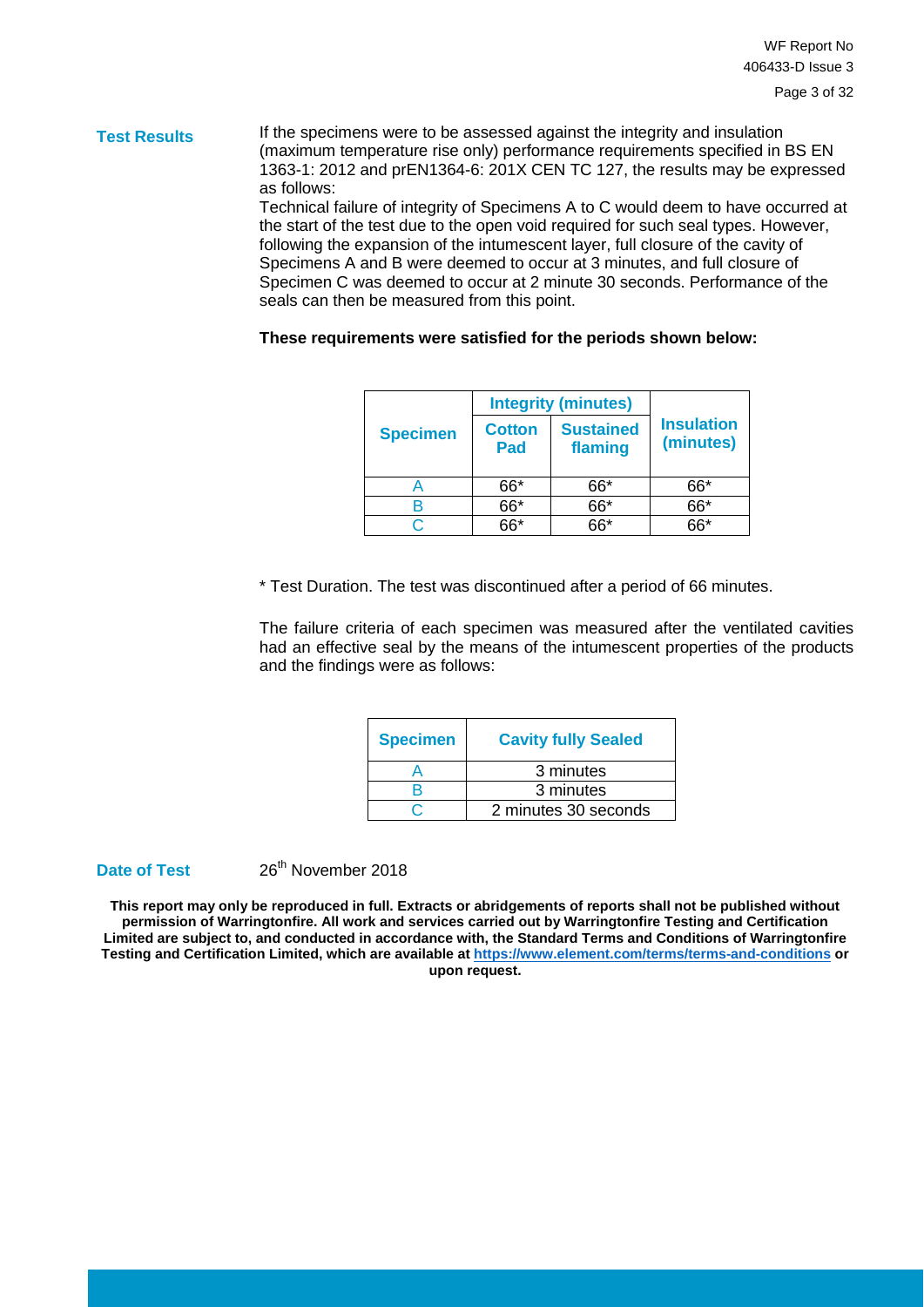WF Report No 406433-D Issue 3 Page 4 of 32

# <span id="page-3-0"></span>**Signatories**



Report Issued

Date:  $28^{th}$  January 2019

- Issue 2 Changes made to description of intumescent strip on pages 2 and 15. Also changes made to an error of test time on page 32. Changes made by D. Whittle 29/01/2019
- Issue 3 Change to thermocouple data on page 26, thermocouple malfunction reading taken out. Change made by D. Whittle 22/02/2019

l,

This copy has been produced from a .pdf format electronic file that has been provided by **Warringtonfire** to the sponsor of the report and must only be reproduced in full. Extracts or abridgements of reports must not be published without permission of **Warringtonfire**. The pdf copy supplied is the sole authentic version of this document. All pdf versions of this report bear authentic signatures of the responsible **Warringtonfire** staff.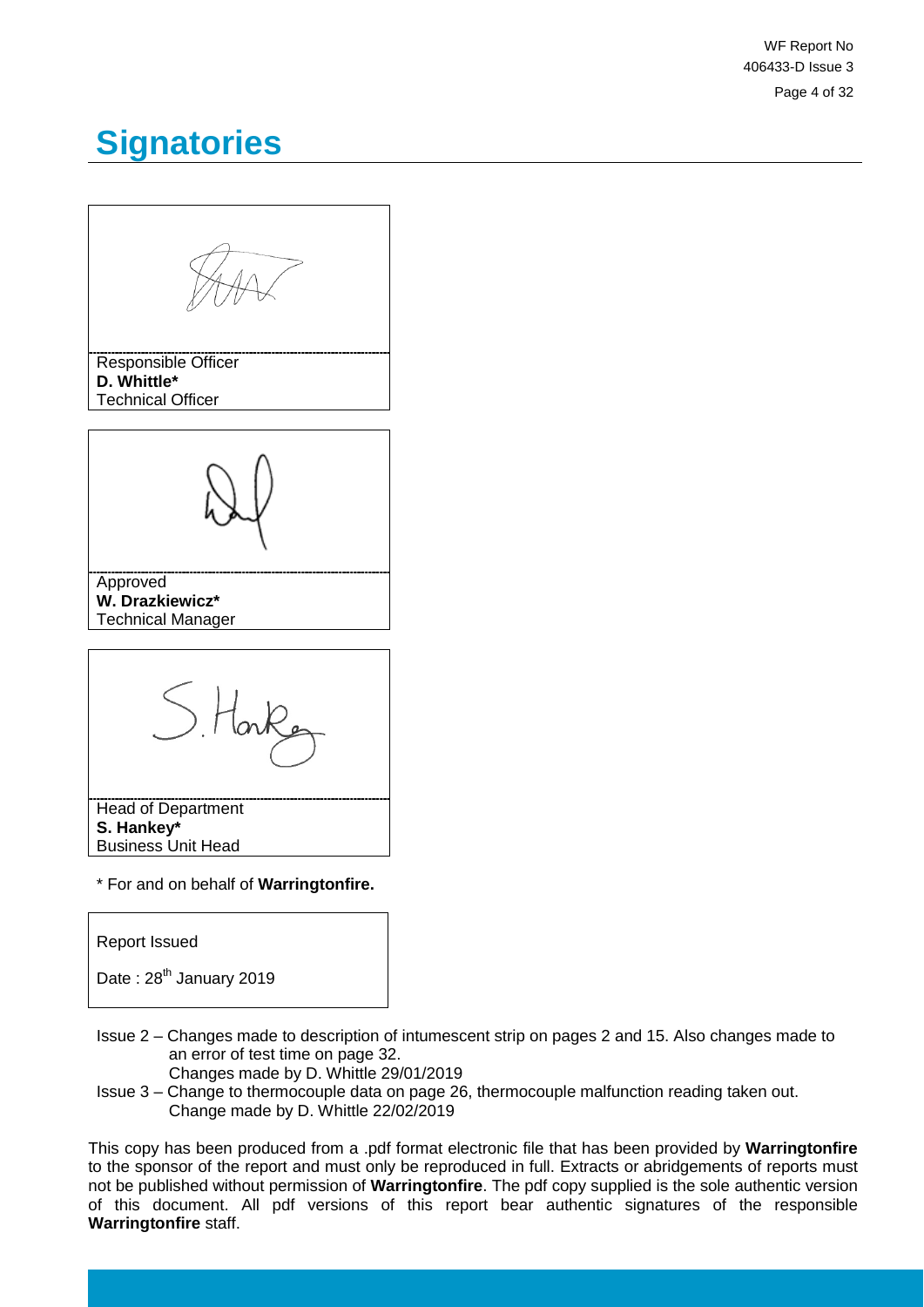# **CONTENTS**

# PAGE NO.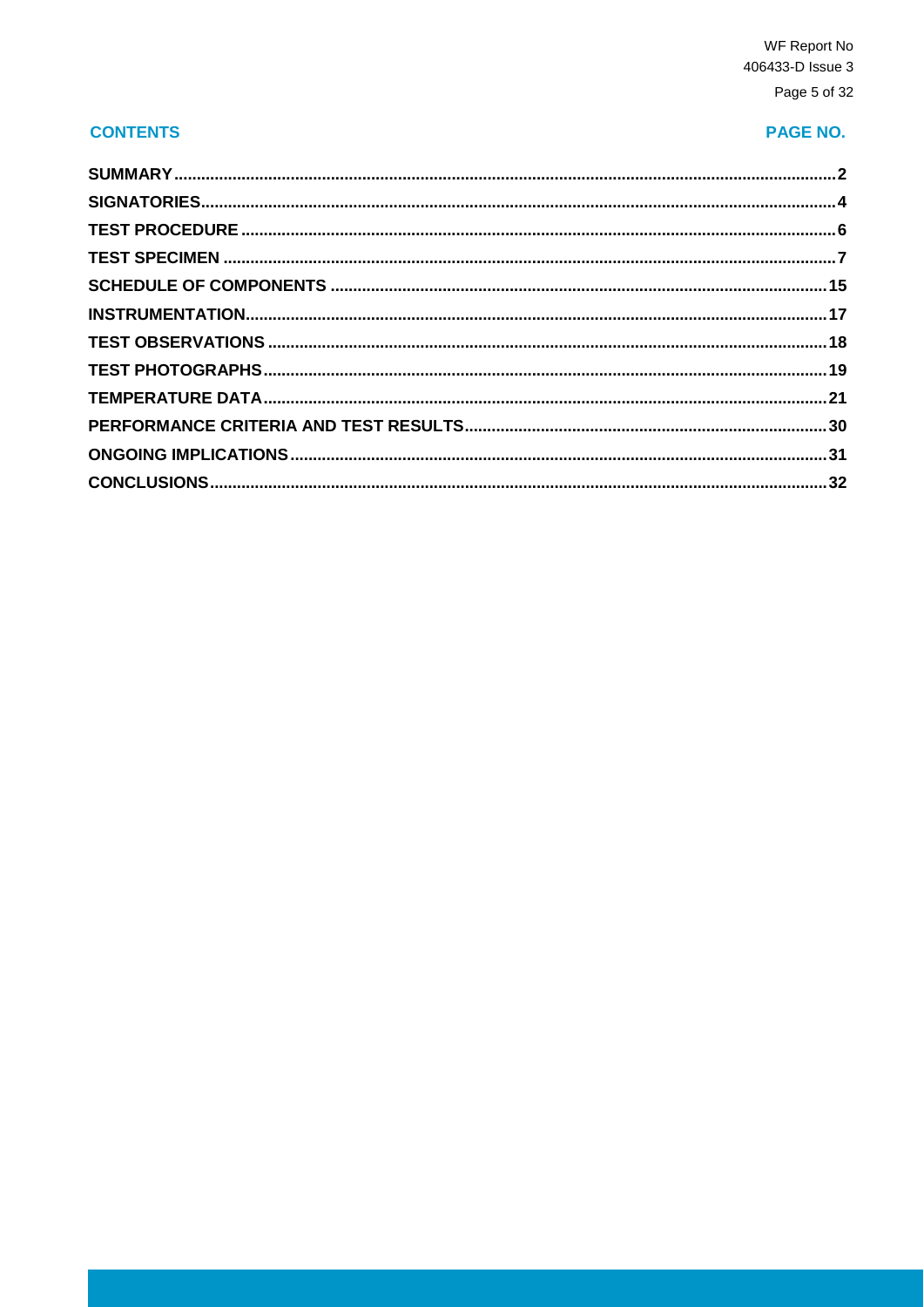# <span id="page-5-0"></span>**Test Procedure**

| <b>Introduction</b>                          | Cavity barriers are provided within buildings to restrict the spread of smoke and<br>fire in concealed spaces. Cavity barriers may be 'closed' e.g in roof voids, under<br>raised floors, between the inner and outer leaves of walls such as in timber framed<br>construction; or they may be 'open' e.g. as used in ventilated façade systems, roof<br>eaves, rain screen cladding systems etc.                                                                                                                                                                                   |
|----------------------------------------------|-------------------------------------------------------------------------------------------------------------------------------------------------------------------------------------------------------------------------------------------------------------------------------------------------------------------------------------------------------------------------------------------------------------------------------------------------------------------------------------------------------------------------------------------------------------------------------------|
|                                              | The purpose of this test is to measure the ability of a representative specimen of a<br>cavity barrier to resist the spread of fire from one side to another. A representative<br>sample of a cavity barrier is exposed to a specified regime of heating and<br>pressure. The performance of the test specimen is monitored on the basis of<br>criteria in EN 1363-1 using only the maximum temperature rise criteria to evaluate<br>insulation. The fire resistance of the tested construction is expressed as the time<br>for which the appropriate criteria have been satisfied. |
| <b>Fire Test Study</b><br><b>Group/EGOLF</b> | Certain aspects of some fire test specifications are open to different<br>interpretations. The Fire Test Study Group and EGOLF have identified a number<br>of such areas and have agreed Resolutions which define common agreement of<br>interpretations between fire test laboratories which are members of the Groups.<br>Where such Resolutions are applicable to this test they have been followed.                                                                                                                                                                             |
| <b>Instruction To</b><br><b>Test</b>         | The test was conducted on the 26 <sup>th</sup> November 2018 at the request of Tenmat, the<br>sponsor of the test.                                                                                                                                                                                                                                                                                                                                                                                                                                                                  |
|                                              | Mr. I. Hainsworth, Mr. C. Thompson and Mr. M. Davies representatives of the test<br>sponsor witnessed the test.                                                                                                                                                                                                                                                                                                                                                                                                                                                                     |
| <b>Test Specimen</b><br><b>Construction</b>  | A comprehensive description of the test constructions is given in the Schedule of<br>Components. The description is based on a detailed survey of the specimens and<br>information supplied by the sponsor of the test.                                                                                                                                                                                                                                                                                                                                                             |
| <b>Installation</b>                          | <b>Warringtonfire</b> supplied the floor construction. The gap sealing systems were<br>provided and installed by the test sponsor. The building work and specimen<br>installation took place between the 21 <sup>st</sup> and 23 <sup>rd</sup> November 2018.                                                                                                                                                                                                                                                                                                                       |
| <b>Sampling</b>                              | <b>Warrington Certification</b> did not take part in the selection and sampling of any<br>products used in this test.                                                                                                                                                                                                                                                                                                                                                                                                                                                               |
| <b>Conditioning</b>                          | The specimens' storage, construction, and test preparation took place in the test<br>laboratory over a total, combined time of 6 days. Throughout this period of time<br>both the temperature and the humidity of the laboratory were measured and<br>recorded as being within a range of from 8.5°C to 25°C and 38% to 65.5%<br>respectively.                                                                                                                                                                                                                                      |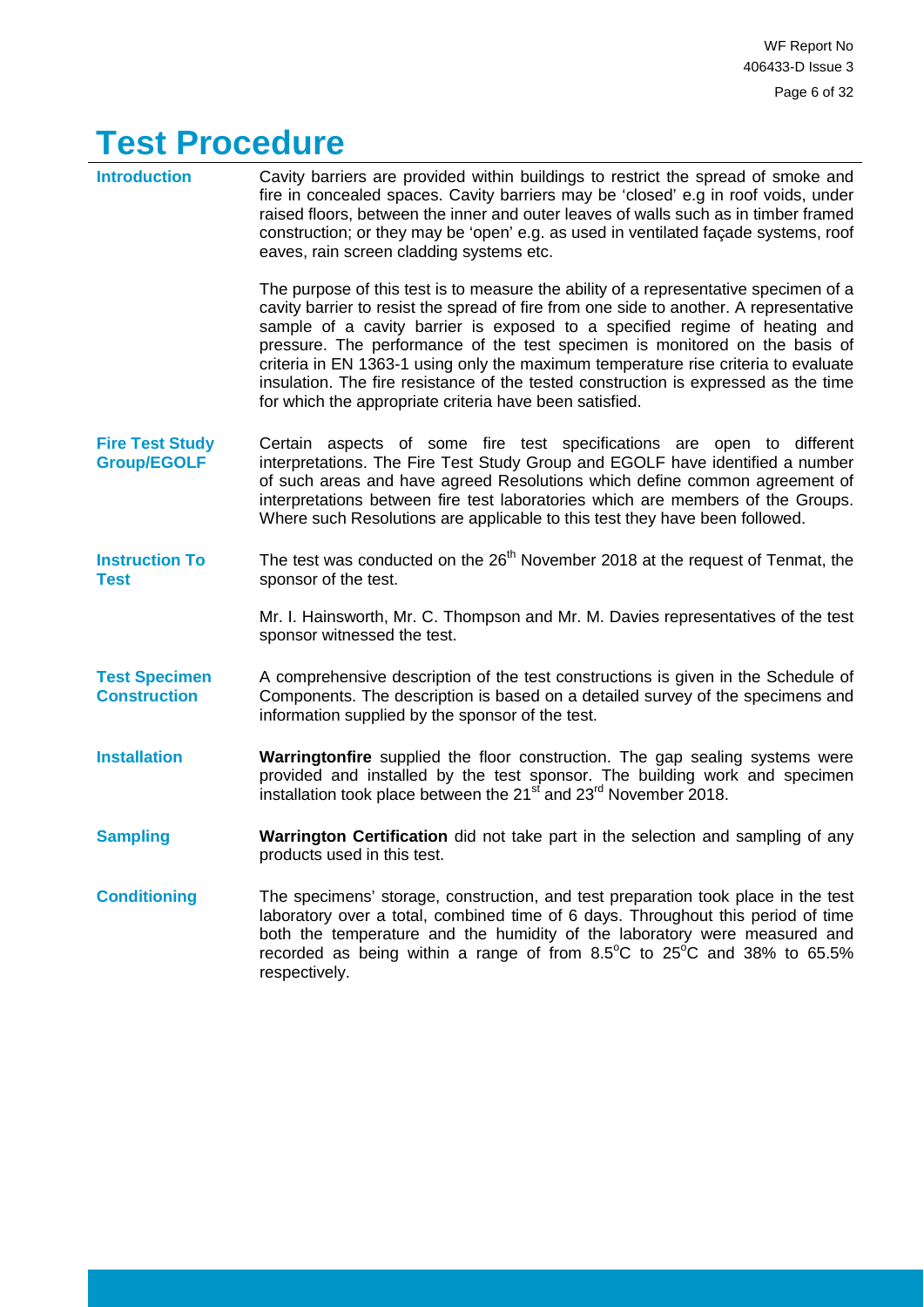WF Report No 406433-D Issue 3 Page 7 of 32

# <span id="page-6-0"></span>**Test Specimen**

**Figure 1- General Arrangement of Thermocouple Positions - Unexposed Face.**



### THERMOCOUPLE KEY

 $\bullet/\bullet/\bullet$  Positions of thermocouples

**n** Thermocouples to the unexposed face of timber purlin

l,

- ▲ Thermocouples above and below aperture
- $\bullet$  Mineral Insulated thermocouples to cavity opening

Do not scale. All dimensions are in mm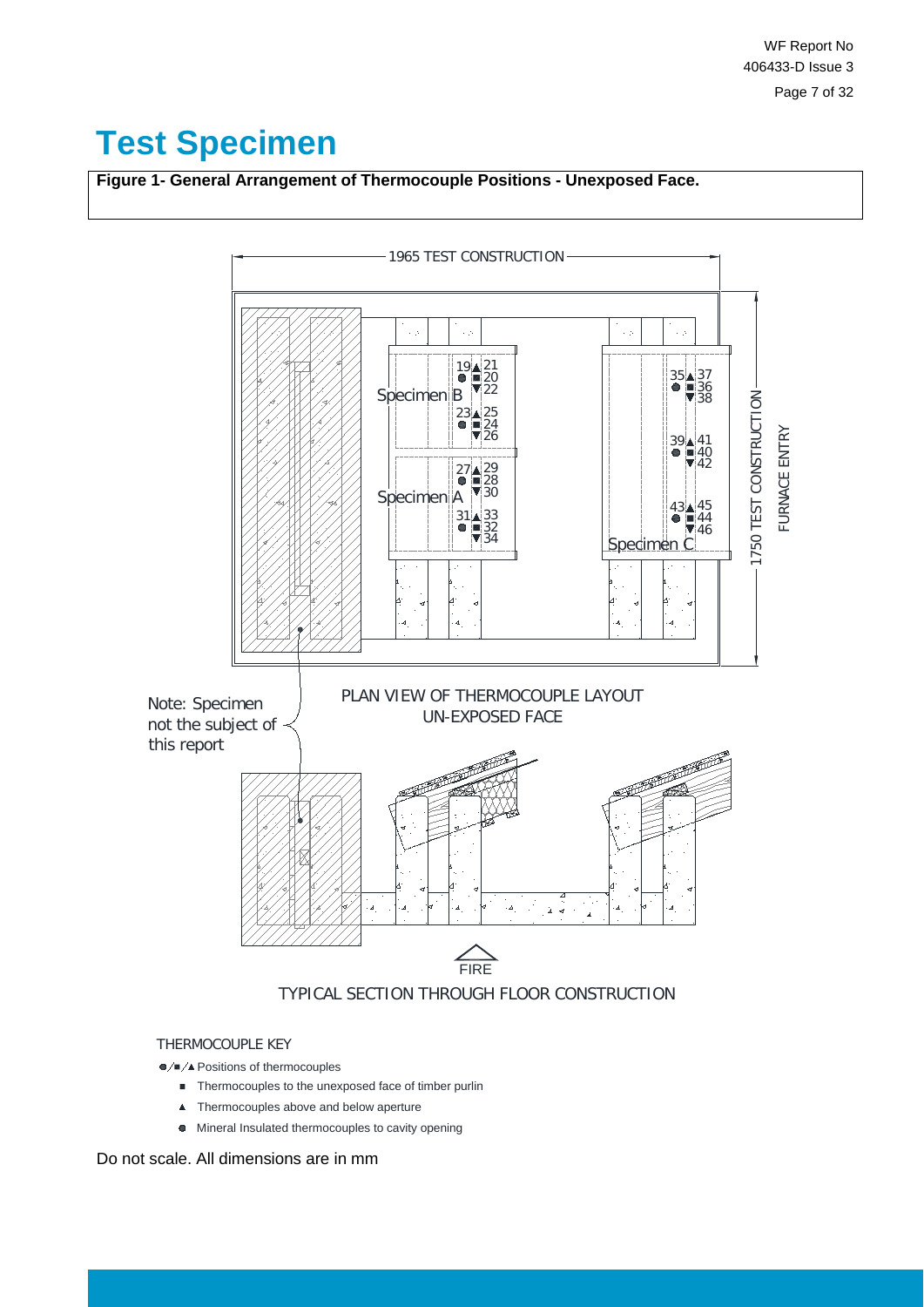**Figure 2 – Details of Thermocouple Positions – Specimens A & B.**



l,

Do not scale. All dimensions are in mm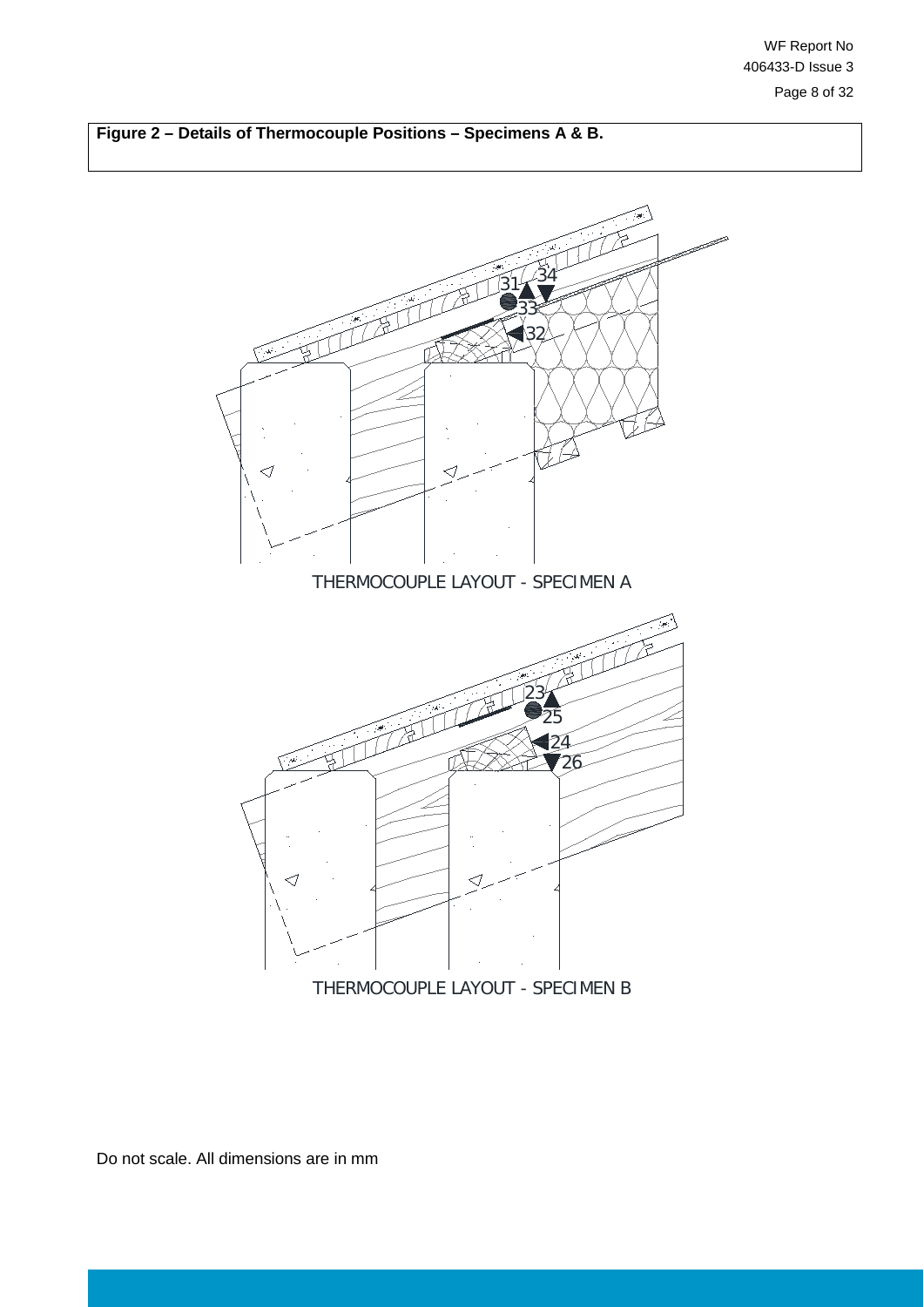WF Report No 406433-D Issue 3 Page 9 of 32

**Figure 3 – Details of Thermocouple Positions – Specimen C.**



Do not scale. All dimensions are in mm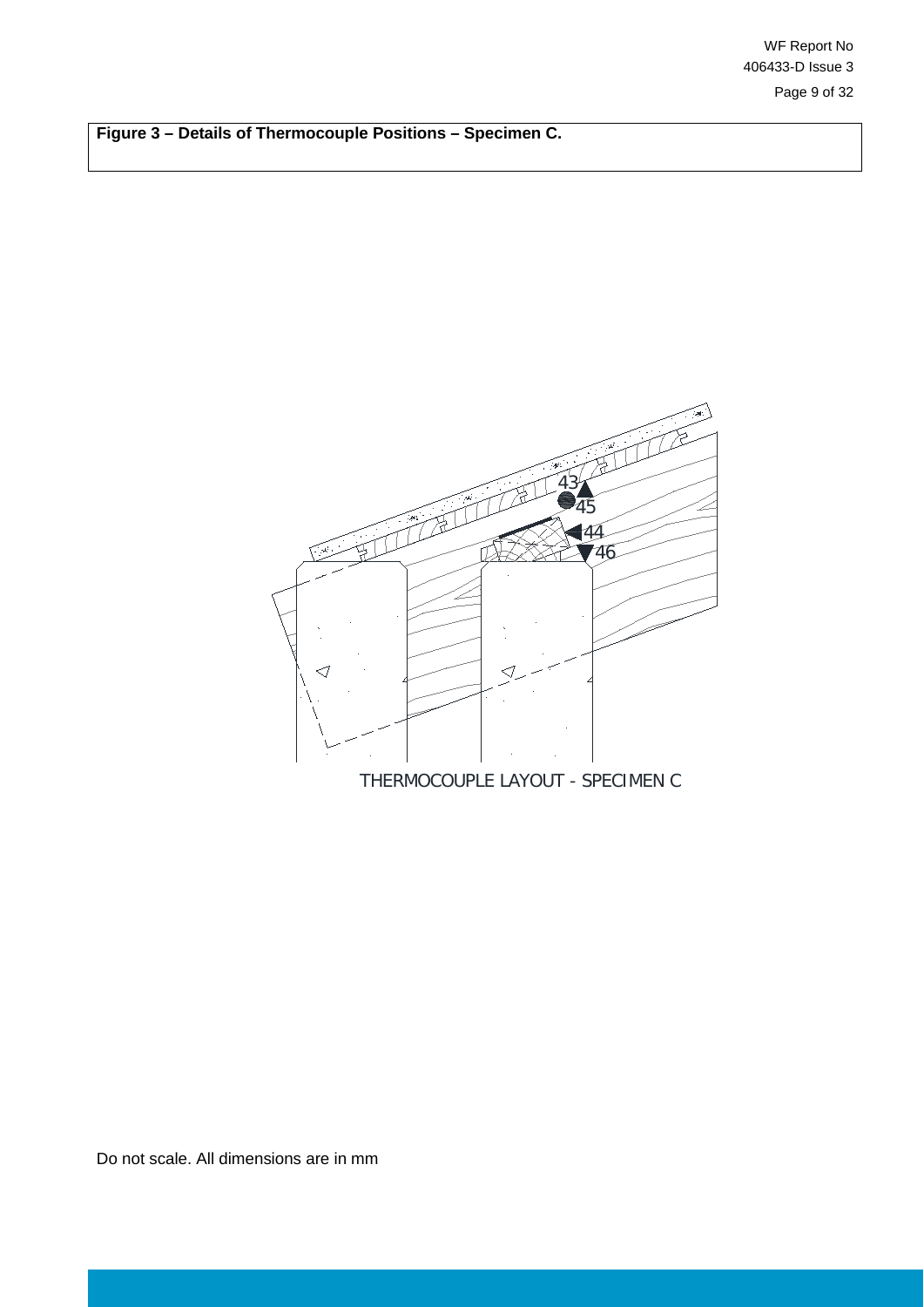WF Report No 406433-D Issue 3 Page 10 of 32

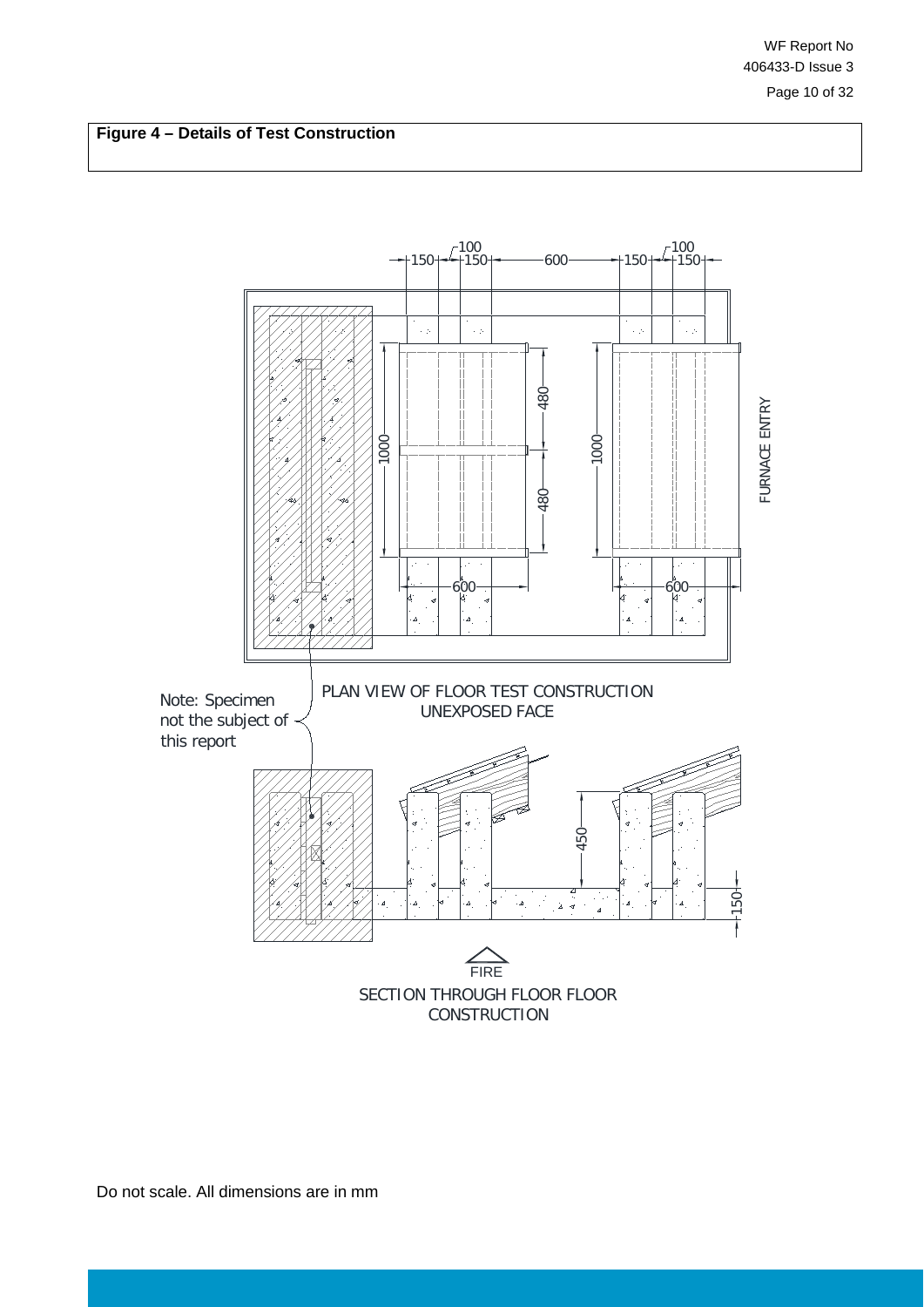WF Report No 406433-D Issue 3 Page 11 of 32

**Figure 5 – Isometric view of Test Construction**





DETAILS OF SPECIMENS A - C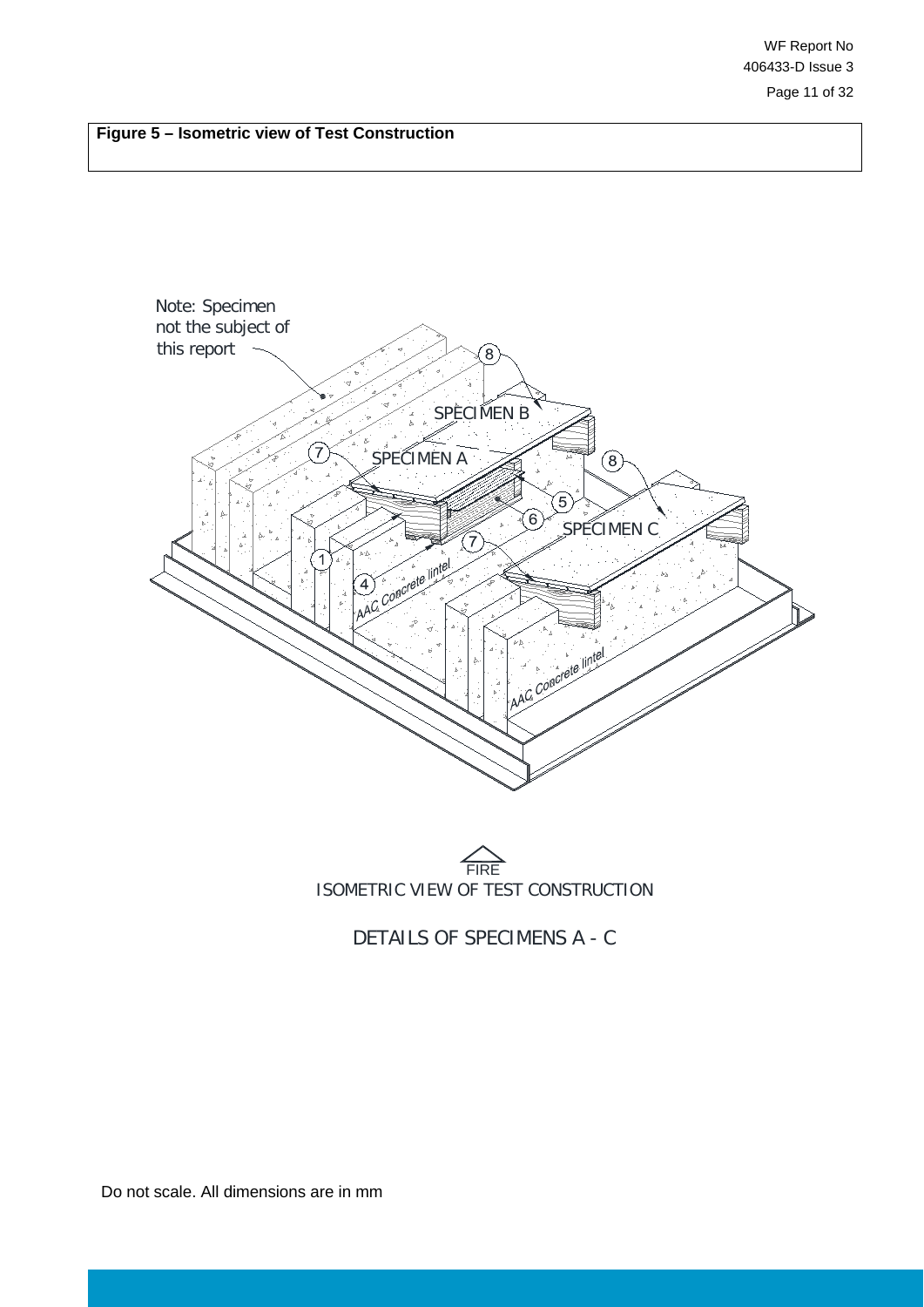

DETAILS OF SPECIMEN A

l,

Do not scale. All dimensions are in mm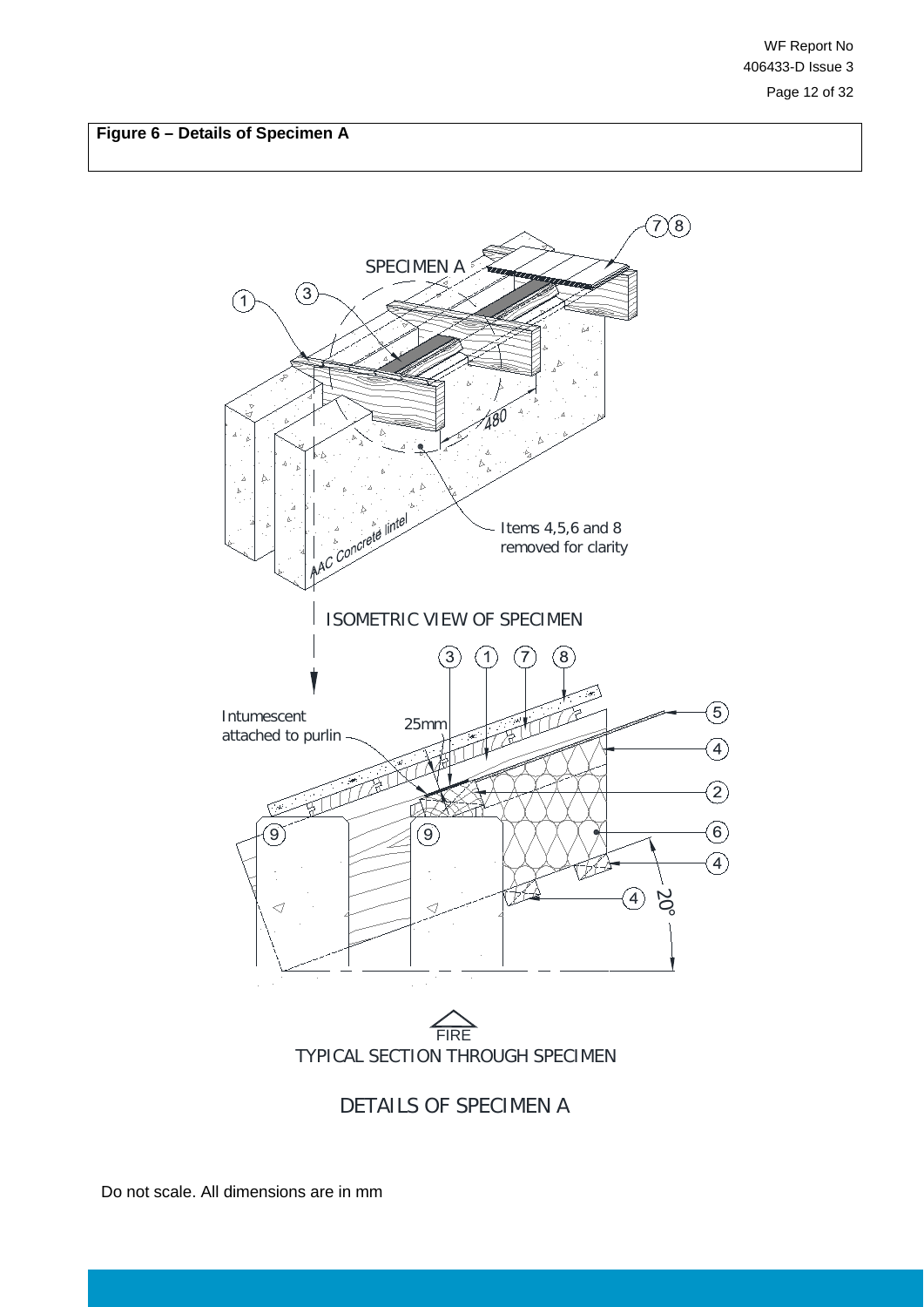



DETAILS OF SPECIMEN B

l,

Do not scale. All dimensions are in mm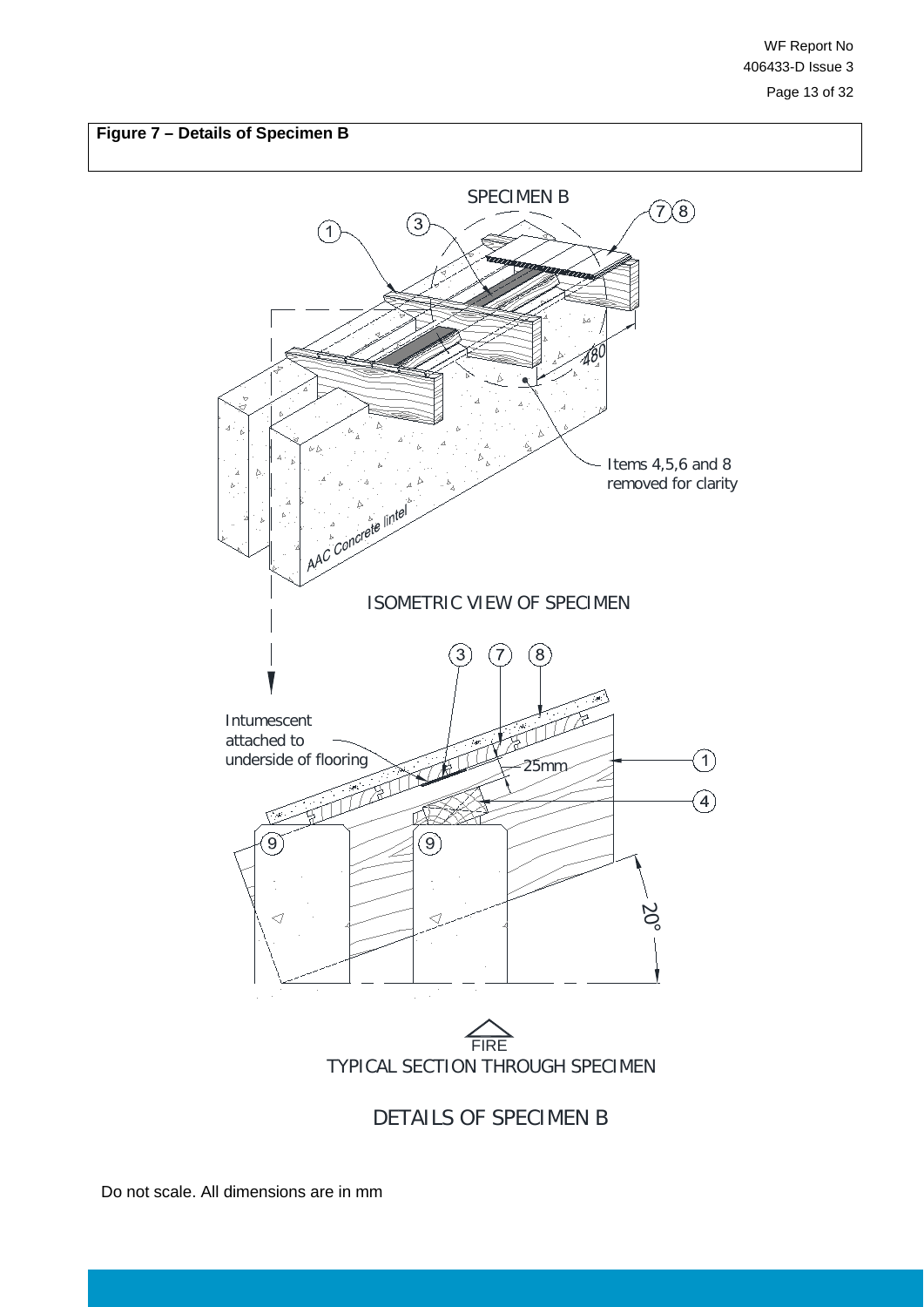

Do not scale. All dimensions are in mm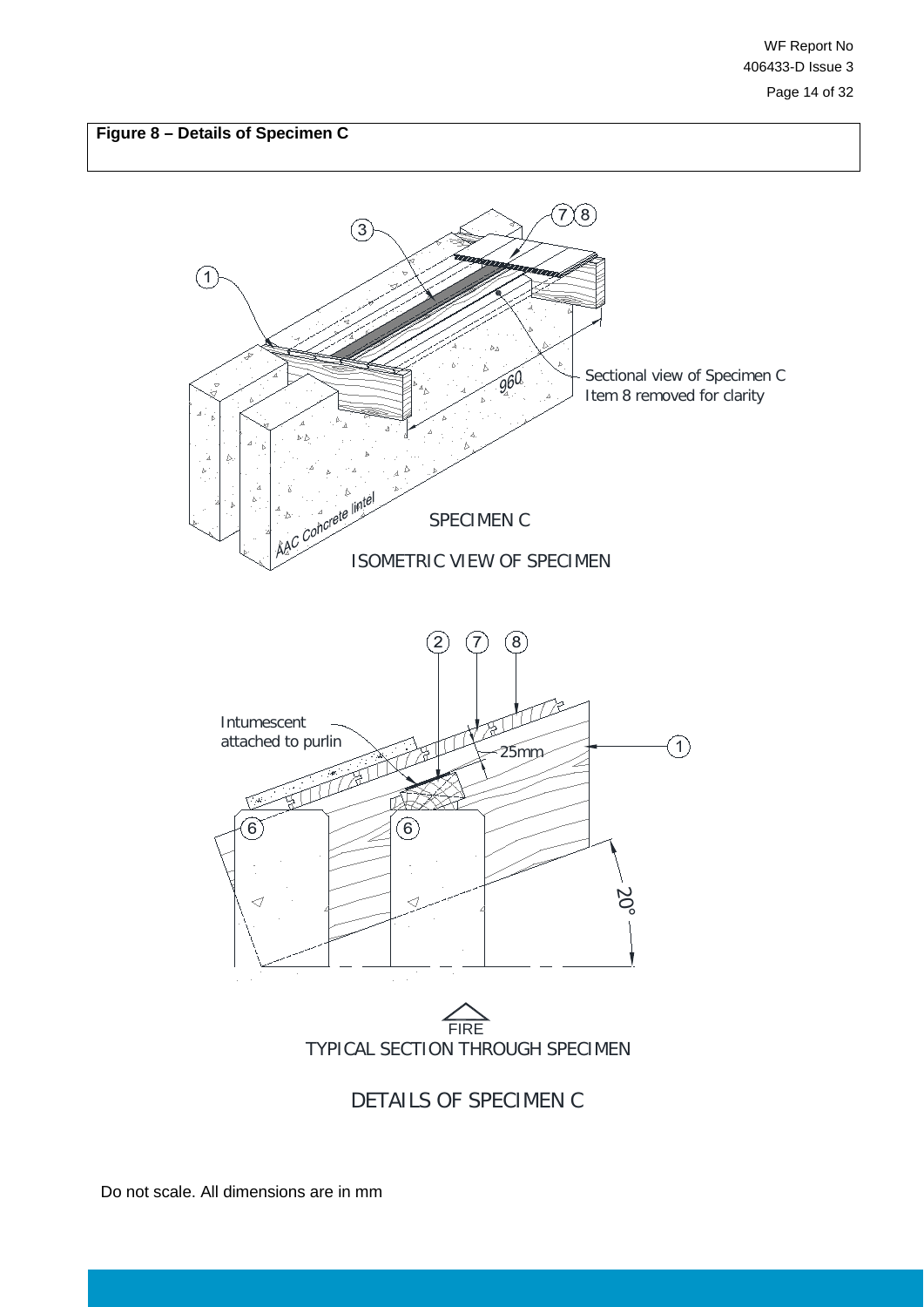WF Report No 406433-D Issue 3 Page 15 of 32

# <span id="page-14-0"></span>**Schedule of Components**

(Refer to Figures 1 to 8) (All values are nominal unless stated otherwise) (All other details are as stated by the sponsor)

# **Item Description**

| 1. Timber Rafter      |                                                                 |
|-----------------------|-----------------------------------------------------------------|
| Manufacturer          | Glennon timber.                                                 |
| Material              | Softwood, Grade C16.                                            |
| <b>Section Size</b>   | 220 mm x 45 mm.                                                 |
| Overall Length        | 640 mm                                                          |
| <b>Stated Density</b> | $310$ kg/m <sup>3</sup>                                         |
| Surface Finish        | Planed all round.                                               |
| <b>Fixing Method</b>  | Fixed within the AAC lintels at an angle of 20 degrees.         |
| Fixings               |                                                                 |
| i.<br>type            | Countersunk head wood screws.                                   |
| ii.<br>material       | Steel screws.                                                   |
| iii.<br>size          | 60 mm long by 4.8 diameter.                                     |
| 2. Timber Purlins     |                                                                 |
| Manufacturer          | Glennon timber.                                                 |
|                       |                                                                 |
| Material              | Softwood, Grade C16.                                            |
| <b>Section Size</b>   | 95 mm x 45 mm.                                                  |
| <b>Stated Density</b> | $310$ kg/m <sup>3</sup>                                         |
| Surface Finish        | Planed all round.                                               |
| <b>Fixing Method</b>  | Fixed to the AAC lintels at an angle of 20 degrees.             |
|                       | Softwood Infills used to allow proper seating of the<br>purlin. |
| Fixings               |                                                                 |
| i.<br>type            | Countersunk head wood screws.                                   |
| ii.<br>material       | Steel screws.                                                   |
| iii.<br>size          | 60 mm long by 4.8 diameter.                                     |
| 3. Intumescent Wrap   |                                                                 |
| Manufacturer          | Tenmat Ltd.                                                     |
|                       |                                                                 |
| Reference             | Tenmat Ventilerade Brandstopp (VBS)                             |
| Material              | Flexible graphite intumescent within a Polythene sleeve         |
| Overall size<br>i.    |                                                                 |
| thickness             | 4 mm intumescent insert                                         |
| ii.<br>width          | 74 mm                                                           |
| Fixing method         |                                                                 |
| iii. Specimen A       | Stapled to the Timber Purlin (item 2) with 3 No. staples        |
| iv. Specimen B        | Stapled to the T & G Flooring (item 7) with 3 No. staples       |
| Specimen C<br>V.      | Stapled to the Timber Purlin (item 2) with 2 No. staples        |
| 4. Timber Battens     |                                                                 |
| Manufacturer          | Glennon timber.                                                 |
| Material              | Softwood, Grade C16.                                            |
| <b>Section Size</b>   | 56 mm x 26 mm.                                                  |
| <b>Stated Density</b> | $310$ kg/m <sup>3</sup>                                         |
| Surface Finish        | Planed all round.                                               |
| <b>Fixing Method</b>  | Screwed to the timber Rafters.                                  |
| Fixings               |                                                                 |
| İ.<br>type            | Countersunk head wood screws.                                   |
| ii.<br>material       | Steel screws.                                                   |
| iii.<br>size          | 60 mm long by 4.8 diameter.                                     |
|                       |                                                                 |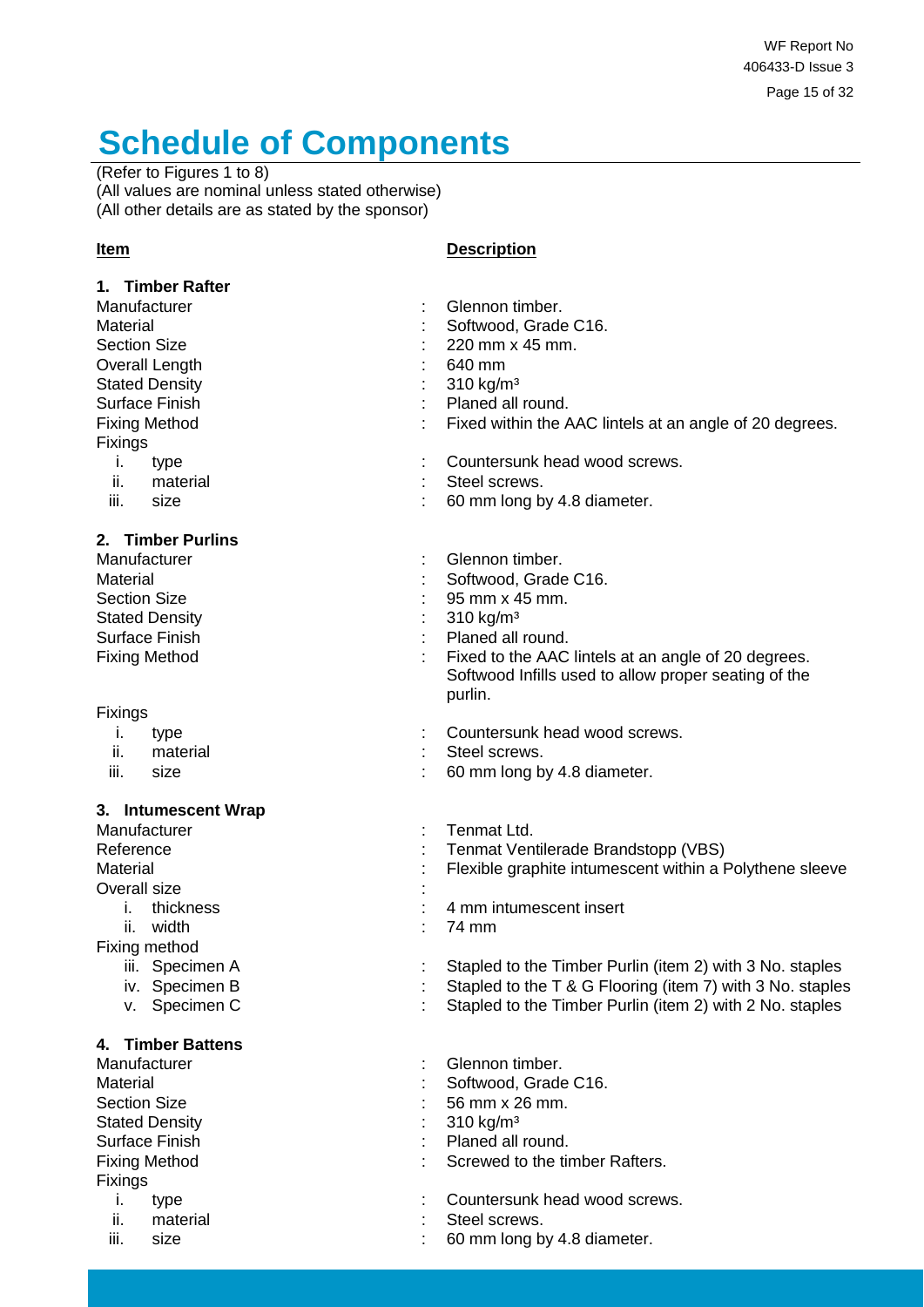# **Item Description**

# **5. Glazing Sheet**

| Manufacturer         | $:$ Ariel Ltd.                   |  |
|----------------------|----------------------------------|--|
| Reference            | : Corotherm Twinwall.            |  |
| Material             | : Polycarbonate.                 |  |
| Section Size         | $\therefore$ 56 mm x 26 mm.      |  |
| <b>Fixing Method</b> | : Screwed to the timber Rafters. |  |
|                      |                                  |  |

## **6. Mineral Wool Insulation**

| Manufacturer         | <b>ISOVER - Saint Gobain.</b>                        |
|----------------------|------------------------------------------------------|
| Reference            | 5200 Space Saver.                                    |
| Material             | Glass mineral wool insulation.                       |
| <b>Roll Size</b>     | $: 1160 \times 9170$ mm.                             |
| <b>Thickness</b>     | $100 \text{ mm}$ .                                   |
| Density              | $: 12.8 \text{ kg/m}^3 \text{ (measured)}$           |
| <b>Fixing Method</b> | : Cut to size and compressed into the void below the |
|                      | Glazing sheet (item 5) and supported on timber 2 No. |

## **7. Tongue and Grove Timber Flooring**

| Reference            | : Tongue and grove floor boarding.                                |  |
|----------------------|-------------------------------------------------------------------|--|
| Material             | : Softwood.                                                       |  |
| Section size         | $\therefore$ 22 x 115 mm.                                         |  |
| <b>Fixing Method</b> | $\therefore$ Fitted perpendicular to the Roof Truss span (item 1) |  |
|                      | 1 No. screw at each Truss position.                               |  |

- Fixings<br>i. type
	- ii. material<br>iii. size
	-

# **8. Plasterboard**

**Manufacturer Material** Reference Board size **Thickness** Stated Density Fixing method ii. material<br>iii. size

## **9. AAC Lintel**

| Material         |
|------------------|
| Density          |
| <b>Thickness</b> |
| Overall size     |

| anufacturer                             | <b>ISOVER - Saint Gobain.</b>                                                               |
|-----------------------------------------|---------------------------------------------------------------------------------------------|
| eference                                | 5200 Space Saver.                                                                           |
| aterial                                 | Glass mineral wool insulation.                                                              |
| oll Size                                | 1160 x 9170 mm.                                                                             |
| hickness                                | 100 mm.                                                                                     |
| ensity                                  | 12.8 kg/m <sup>3</sup> (measured)                                                           |
| xing Method                             | Cut to size and compressed into the void below the                                          |
|                                         | Glazing sheet (item 5) and supported on timber 2 No.                                        |
| <b>Tongue and Grove Timber Flooring</b> | battens (item 4).                                                                           |
| eference                                | Tongue and grove floor boarding.                                                            |
| aterial                                 | Softwood.                                                                                   |
| ection size                             | 22 x 115 mm.                                                                                |
|                                         |                                                                                             |
| xing Method                             | Fitted perpendicular to the Roof Truss span (item 1)<br>1 No. screw at each Truss position. |
| xings                                   |                                                                                             |
| Îε.<br>type                             | Countersunk head wood screws.                                                               |
| ii.<br>material                         | Steel screws.                                                                               |
| iii.<br>size                            | 60 mm long by 4.8 diameter.                                                                 |
| <b>Plasterboard</b>                     |                                                                                             |
| anufacturer                             | British Gypsum.                                                                             |
| aterial                                 | Reinforced Glass Fibre.                                                                     |
| eference                                | Glasroc F Multiboard.                                                                       |
| oard size                               | 600 x 1000 mm.                                                                              |
| hickness                                | $12.5$ mm.                                                                                  |
| tated Density                           | 848 kg/m <sup>3</sup>                                                                       |
| xing method                             | Fixed to the Tongue and grove floor boarding.                                               |
| i.<br>type                              | Countersunk head wood screws.                                                               |
| ii.<br>material                         | Steel screws.                                                                               |
| size<br>iii.                            | 60 mm long by 4.8 diameter.                                                                 |
|                                         |                                                                                             |
|                                         |                                                                                             |

: Autoclaved aerated concrete slabs

- : 670 kg/m3
- $: 150$  mm

l,

 $\therefore$  600 mm wide x 1500 mm long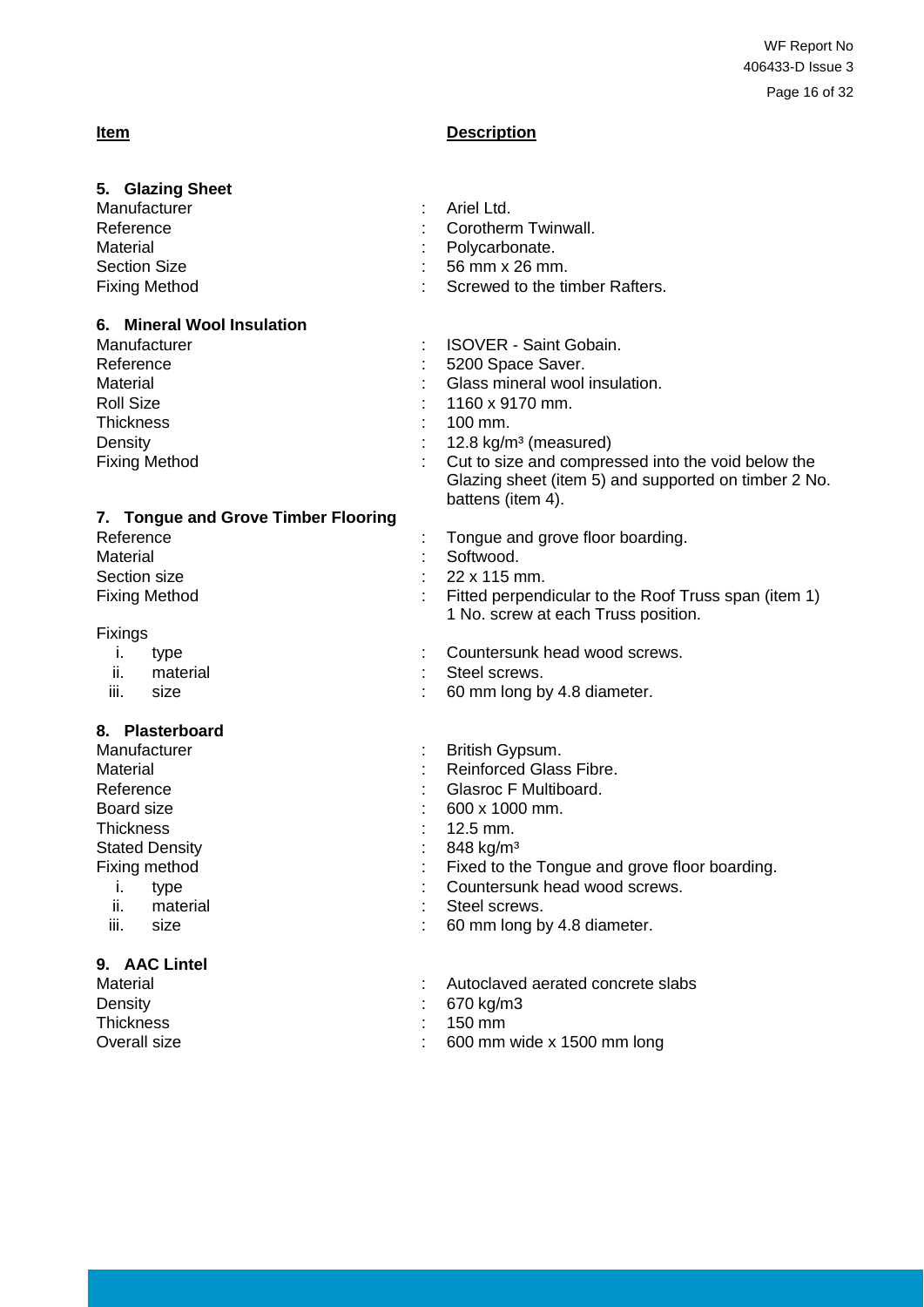# <span id="page-16-0"></span>**Instrumentation**

| <b>General</b>                           | The instrumentation was provided in accordance with the requirements of BS EN<br>1363-1: 2012 and prEN1364-6: 201X                                                                                                                                                                                                                                                                     |
|------------------------------------------|----------------------------------------------------------------------------------------------------------------------------------------------------------------------------------------------------------------------------------------------------------------------------------------------------------------------------------------------------------------------------------------|
| <b>Furnace</b>                           | The furnace was controlled so that its mean temperature complied with the<br>requirements of BS EN 1363-1: 2012 Clause 5.1 using four plate thermometers,<br>distributed over a plane 100 mm from the surface of the horizontal test<br>construction.                                                                                                                                  |
| <b>Thermocouple</b><br><b>Allocation</b> | Thermocouples were provided to monitor the unexposed surface of the specimens<br>and the output of all instrumentation was recorded at no less than one minute<br>intervals. The locations and reference numbers of the various unexposed surface<br>thermocouples, and the suspended thermocouples are shown in Figures 1 to 3.                                                       |
| <b>Roving</b><br><b>Thermocouple</b>     | A roving thermocouple was available to measure temperatures on the unexposed<br>surface of the specimens at any position, which might appear to be hotter than the<br>temperatures indicated by the fixed thermocouples.                                                                                                                                                               |
| <b>Integrity Criteria</b>                | The integrity of each specimen was assessed against the criteria as described in<br>BS EN 1363-1: 2012, except that gap gauges were not used during the test.                                                                                                                                                                                                                          |
| <b>Furnace Pressure</b>                  | After the first five minutes of testing, the furnace pressure was controlled to<br>maintain a slightly positive pressure relative to the pressure of the laboratory. The<br>furnace atmospheric pressure was measured and controlled such that, at a<br>position 400 mm below the underside of the cavity barriers, the differential<br>pressure was calculated to be 20 $(\pm 2)$ Pa. |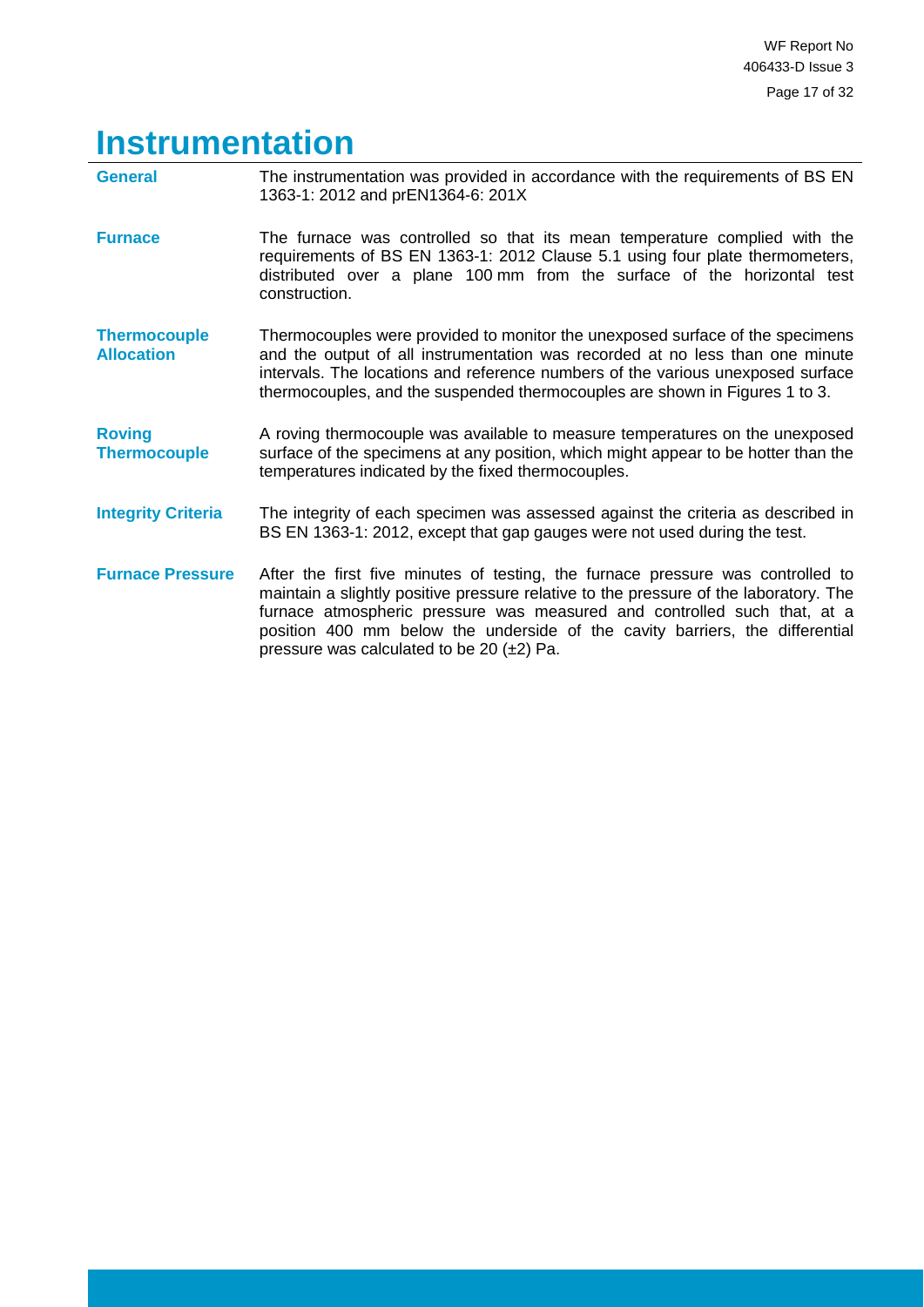# <span id="page-17-0"></span>**Test Observations**

| <b>Time</b> |             | All observations are from the unexposed face unless noted otherwise.                                                                                                  |
|-------------|-------------|-----------------------------------------------------------------------------------------------------------------------------------------------------------------------|
| mins        | <b>Secs</b> | The ambient air temperature in the vicinity of the test construction was 11°C at the start<br>of the test with a maximum variation of $+2^{\circ}$ C during the test. |
| $\bf{00}$   | 00          | The test commences.                                                                                                                                                   |
| 00          | 30          | Smoke release from all specimens.                                                                                                                                     |
| $\bf{00}$   | 40          | All he intumescent strips on the specimens have started react and close the air gaps.                                                                                 |
| 01          | 30          | All specimens air gaps have closed over 50%.                                                                                                                          |
| 02          | 30          | Specimen C has fully closed.                                                                                                                                          |
| 03          | $\bf{00}$   | Specimen A and B have fully closed.                                                                                                                                   |
| 05          | $\bf{00}$   | No flaming was observed in the cavities.                                                                                                                              |
| 15          | $\bf{00}$   | No significant visible change.                                                                                                                                        |
| 30          | 00          | Smoke release continues from all cavities.                                                                                                                            |
| 35          | $\bf{00}$   | Slight discolouring to timber of specimen B and C.                                                                                                                    |
| 45          | $\bf{00}$   | No significant visible change.                                                                                                                                        |
| 50          | 00          | Smoke release has increased from behind the tongue and grove board on all specimens.                                                                                  |
| 52          | 00          | Large amounts of smoke release from under the board of Specimen C.                                                                                                    |
| 60          | 00          | Discolouring on the tongue and grove board above Specimen C.                                                                                                          |
| 66          | 30          | <b>Test discontinued.</b>                                                                                                                                             |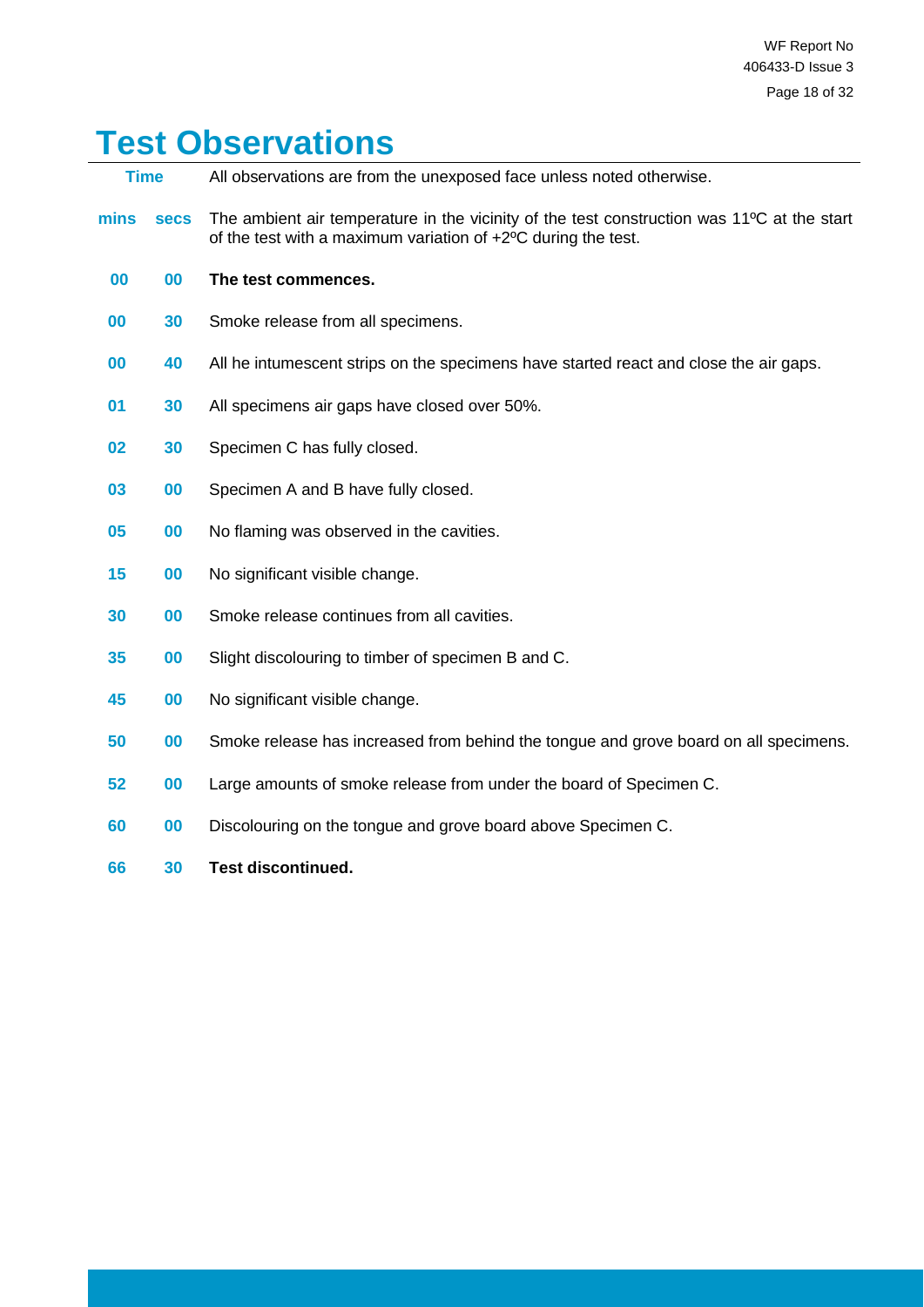WF Report No 406433-D Issue 3 Page 19 of 32

# <span id="page-18-0"></span>**Test Photographs**

**The unexposed face of the floor construction at the start of the test**



l,

**The unexposed face of the floor construction after a test duration of 15 minutes**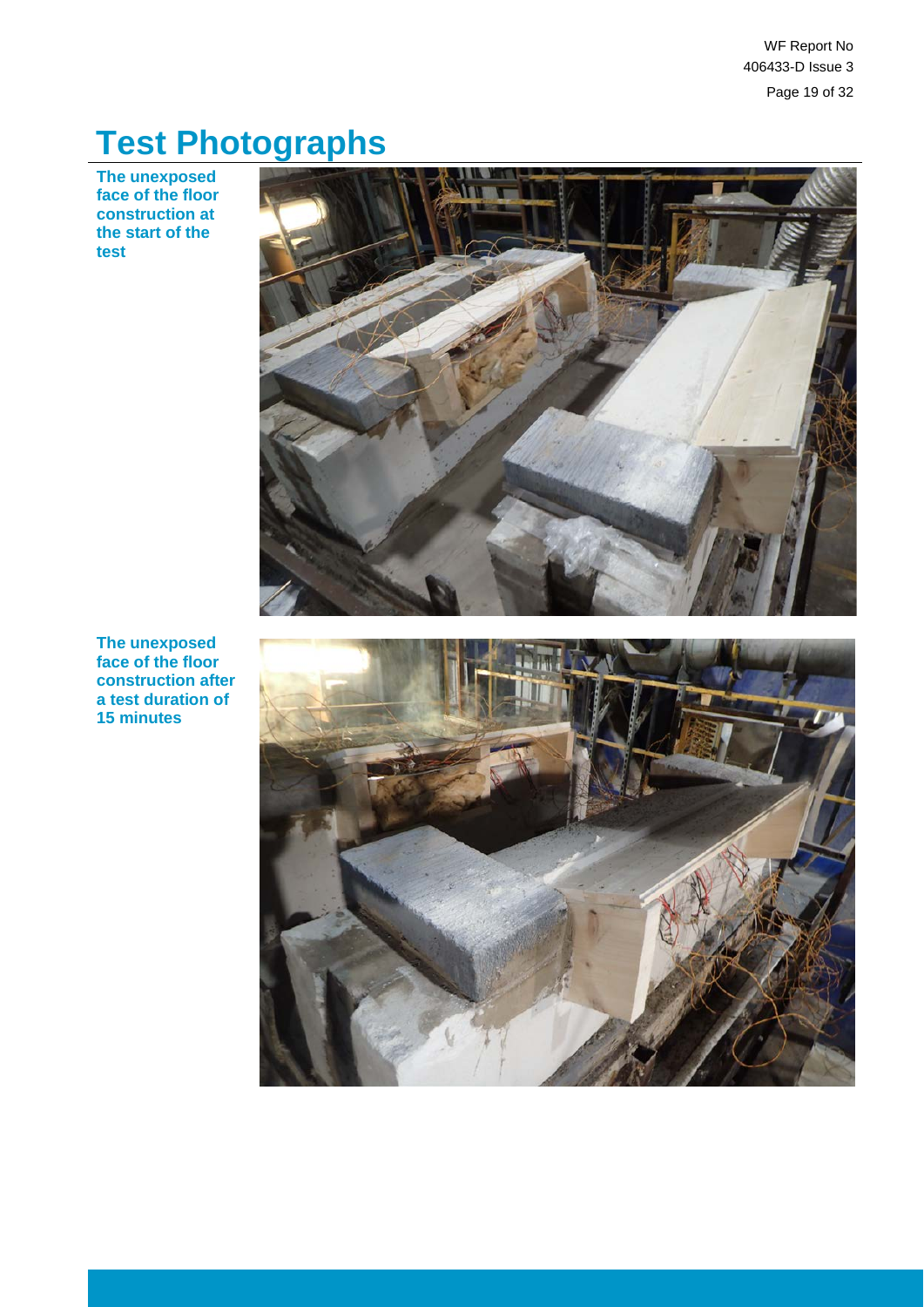WF Report No 406433-D Issue 3 Page 20 of 32

**The unexposed face of the floor construction after a test duration of 30 minutes**



**The unexposed face of the floor construction after a test duration of 60 minutes**

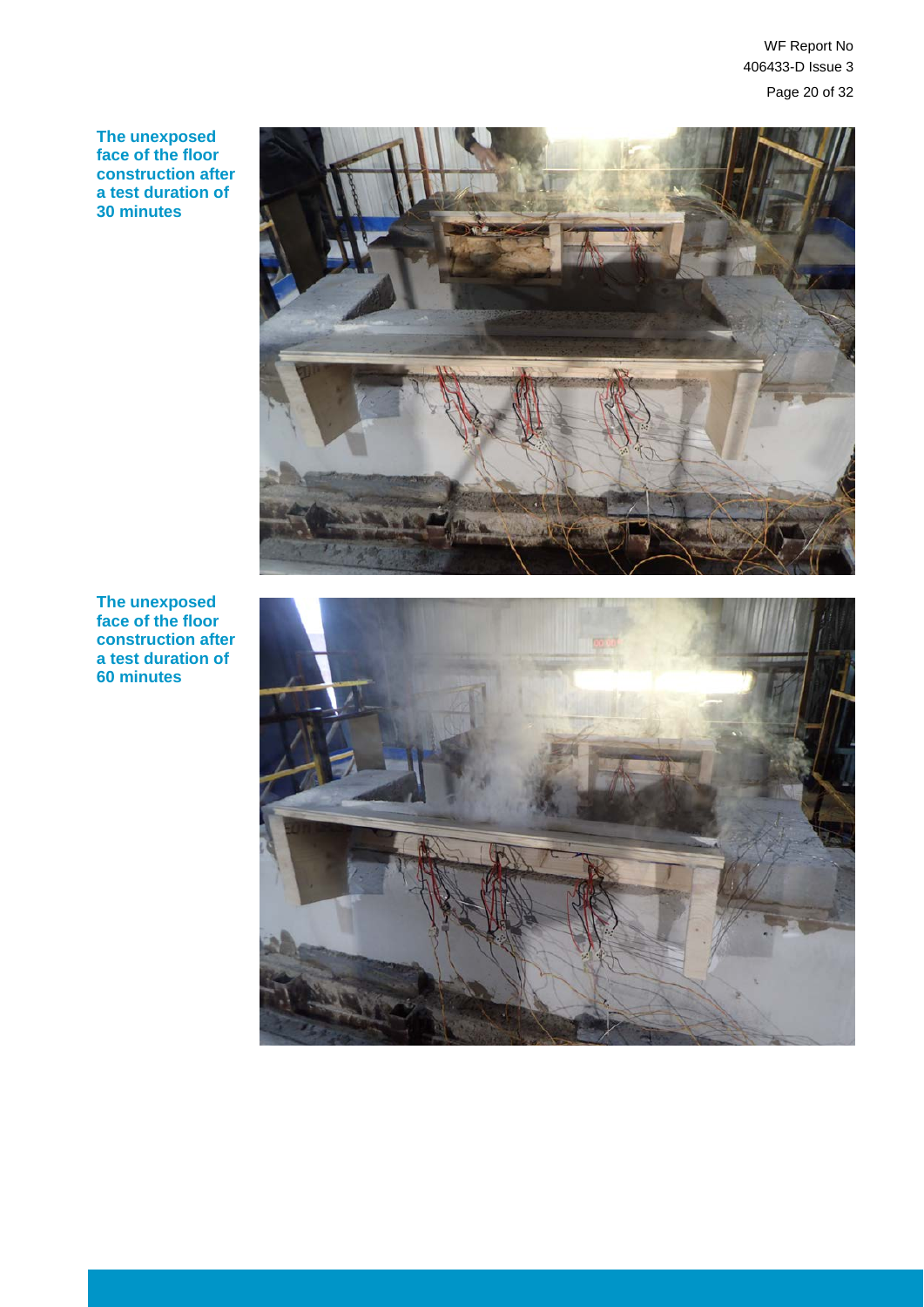WF Report No 406433-D Issue 3 Page 21 of 32

# <span id="page-20-0"></span>**Temperature Data**

## **Mean Furnace Temperature, Together With The Temperature/Time Relationship Specified In BS EN 1363-1: 2012**

| Time           | Specified   | Actual      |
|----------------|-------------|-------------|
|                | Furnace     | Furnace     |
| Mins           | Temperature | Temperature |
|                | Deg. C      | Deg. C      |
| 0              | 20          | 11          |
| $\overline{c}$ | 445         | 561         |
| 4              | 544         | 626         |
| 6              | 603         | 642         |
| 8              | 645         | 650         |
| 10             | 678         | 659         |
| 12             | 705         | 691         |
| 14             | 728         | 739         |
| 16             | 748         | 760         |
| 18             | 766         | 773         |
| 20             | 781         | 782         |
| 22             | 796         | 792         |
| 24             | 809         | 801         |
| 26             | 820         | 812         |
| 28             | 832         | 821         |
| 30             | 842         | 833         |
| 32             | 851         | 843         |
| 34             | 860         | 853         |
| 36             | 869         | 864         |
| 38             | 877         | 876         |
| 40<br>42       | 885<br>892  | 885<br>894  |
| 44             | 899         | 902         |
| 46             | 906         | 909         |
| 48             | 912         | 916         |
| 50             | 918         | 924         |
| 52             | 924         | 931         |
| 54             | 930         | 937         |
| 56             | 935         | 943         |
| 58             | 940         | 948         |
| 60             | 945         | 954         |
| 62             | 950         | 958         |
| 64             | 955         | 962         |
| 66             | 960         | 968         |
|                |             |             |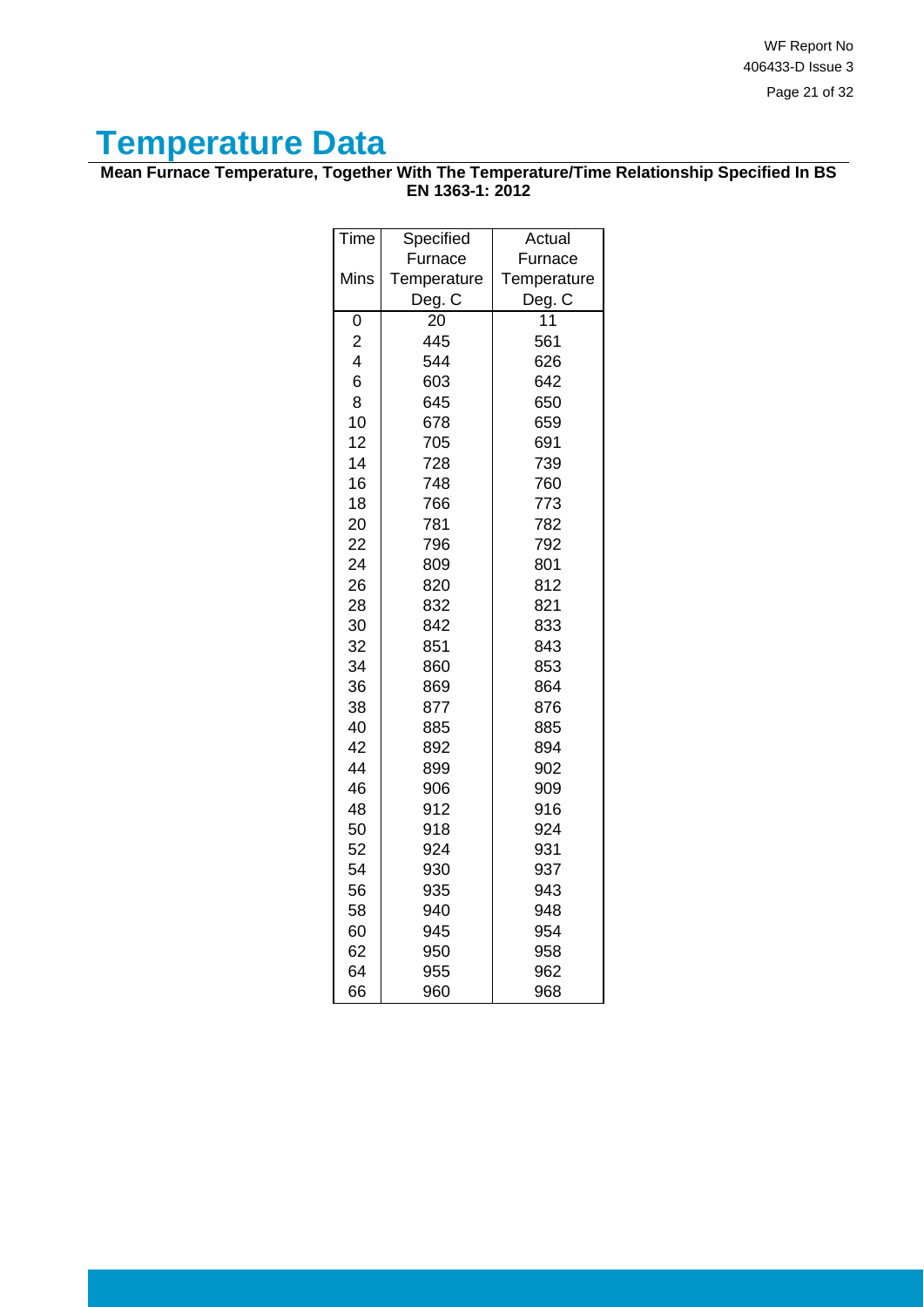| Time | T/C    | T/C    | T/C    | T/C     | T/C    | T/C    |
|------|--------|--------|--------|---------|--------|--------|
|      | Number | Number | Number | Number  | Number | Number |
| Mins | 28     | 29     | 30     | 32      | 33     | 34     |
|      | Deg. C | Deg. C | Deg. C | Deg. C  | Deg. C | Deg. C |
| 0    | 9      | 11     | 10     | 14      | 10     | 10     |
| 1    | 13     | 16     | 11     | $\star$ | 16     | 15     |
| 2    | 48     | 44     | 40     | $\star$ | 43     | 57     |
| 3    | 51     | 44     | 40     | $\star$ | 41     | 52     |
| 4    | 46     | 47     | 37     | $\star$ | 40     | 48     |
| 5    | 41     | 50     | 34     | 42      | 41     | 43     |
| 6    | 38     | 51     | 32     | 40      | 41     | 40     |
| 8    | 32     | 56     | 28     | 38      | 45     | 40     |
| 10   | 29     | 58     | 27     | 40      | 45     | 39     |
| 12   | 28     | 58     | 27     | 41      | 45     | 37     |
| 14   | 28     | 60     | 27     | 42      | 44     | 34     |
| 16   | 28     | 59     | 27     | 41      | 42     | 32     |
| 18   | 28     | 59     | 28     | 40      | 43     | 31     |
| 20   | 28     | 62     | 28     | 38      | 46     | 30     |
| 22   | 28     | 63     | 28     | 35      | 53     | 29     |
| 24   | 28     | 62     | 28     | 35      | 55     | 30     |
| 26   | 27     | 63     | 28     | 35      | 56     | 30     |
| 28   | 27     | 63     | 28     | 36      | 58     | 30     |
| 30   | 27     | 63     | 28     | 36      | 59     | 30     |
| 32   | 27     | 62     | 28     | 37      | 59     | 30     |
| 34   | 27     | 63     | 28     | 37      | 60     | 30     |
| 36   | 27     | 63     | 28     | 37      | 61     | 30     |
| 38   | 27     | 62     | 28     | 37      | 61     | 30     |
| 40   | 28     | 63     | 28     | 37      | 62     | 30     |
| 42   | 28     | 62     | 29     | 38      | 61     | 30     |
| 44   | 28     | 63     | 28     | 38      | 62     | 31     |
| 46   | 28     | 60     | 29     | 38      | 60     | 31     |
| 48   | 28     | 61     | 29     | 38      | 60     | 30     |
| 50   | 28     | 63     | 29     | 38      | 60     | 30     |
| 52   | 28     | 63     | 29     | 39      | 62     | 31     |
| 54   | 28     | 62     | 29     | 39      | 62     | 31     |
| 56   | 29     | 63     | 29     | 40      | 63     | 31     |
| 58   | 29     | 62     | 30     | 39      | 62     | 31     |
| 60   | 30     | 62     | 30     | 39      | 62     | 31     |
| 62   | 30     | 63     | 31     | 39      | 63     | 31     |
| 64   | 30     | 63     | 31     | 39      | 64     | 31     |
| 66   | 30     | 63     | 31     | 39      | 64     | 31     |

# **Individual Temperatures Recorded On Specimen A**

\* Thermocouple Malfunction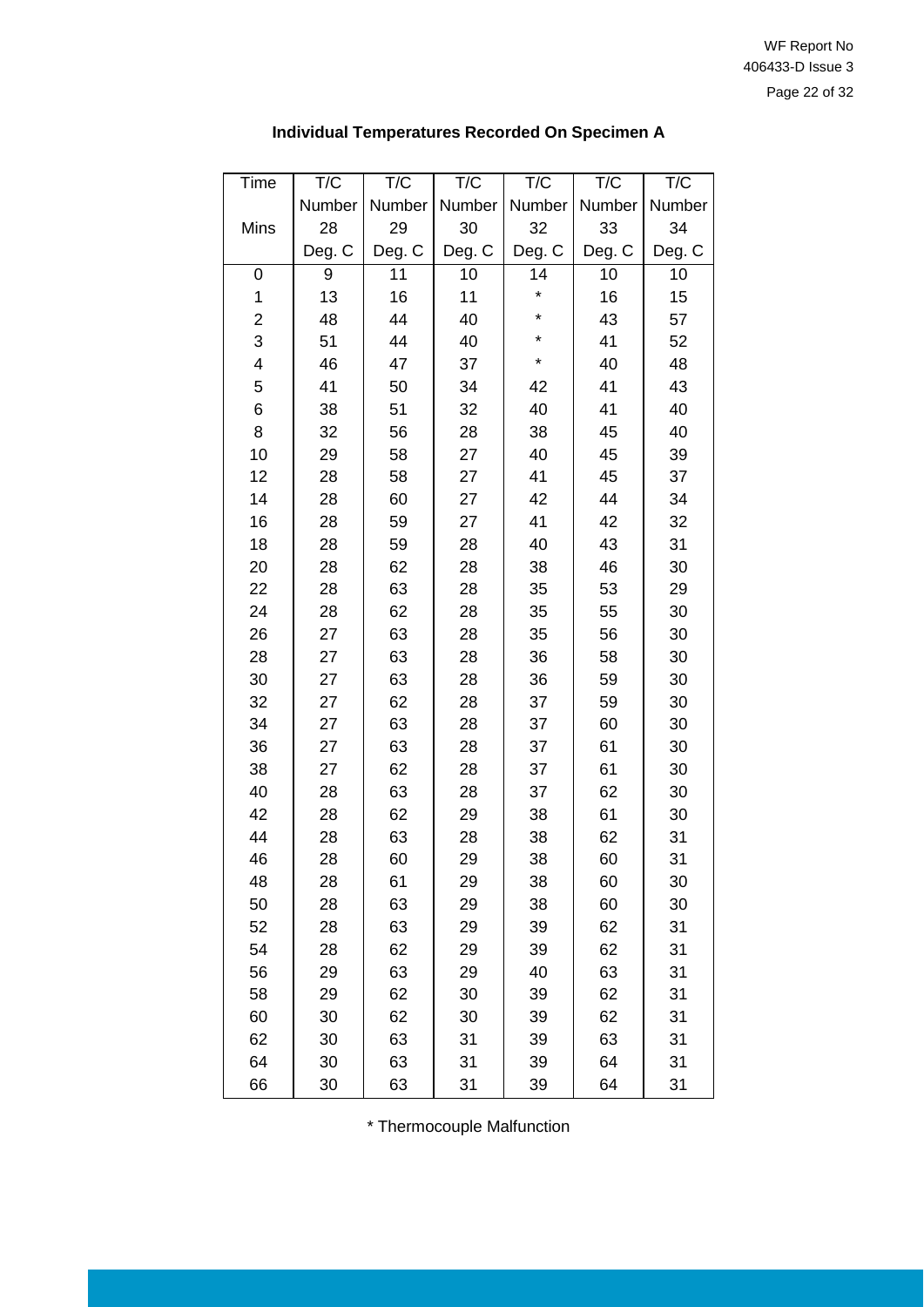## **Individual Temperatures Recorded By The Suspended Thermocouples Above The Cavity Of Specimen A**

| Time                    | T/C    | T/C    |
|-------------------------|--------|--------|
|                         | Number | Number |
| Mins                    | 27     | 31     |
|                         | Deg. C | Deg. C |
| 0                       | 10     | 10     |
| $\mathbf{1}$            | 181    | 186    |
| $\overline{\mathbf{c}}$ | 108    | 146    |
| 3                       | 73     | 63     |
| 4                       | 45     | 44     |
| 5                       | 32     | 32     |
| 6                       | 30     | 27     |
| 8                       | 34     | 27     |
| 10                      | 32     | 26     |
| 12                      | 33     | 26     |
| 14                      | 32     | 25     |
| 16                      | 31     | 25     |
| 18                      | 32     | 25     |
| 20                      | 32     | 26     |
| 22                      | 28     | 26     |
| 24                      | 25     | 26     |
| 26                      | 25     | 26     |
| 28                      | 25     | 26     |
| 30                      | 25     | 25     |
| 32                      | 23     | 26     |
| 34                      | 27     | 25     |
| 36                      | 26     | 25     |
| 38                      | 27     | 26     |
| 40                      | 26     | 26     |
| 42                      | 26     | 26     |
| 44                      | 26     | 27     |
| 46                      | 28     | 26     |
| 48                      | 26     | 26     |
| 50                      | 26     | 26     |
| 52                      | 27     | 27     |
| 54                      | 26     | 26     |
| 56                      | 28     | 26     |
| 58                      | 29     | 28     |
| 60                      | 29     | 27     |
| 62                      | 30     | 28     |
| 64                      | 31     | 28     |
| 66                      | 33     | 30     |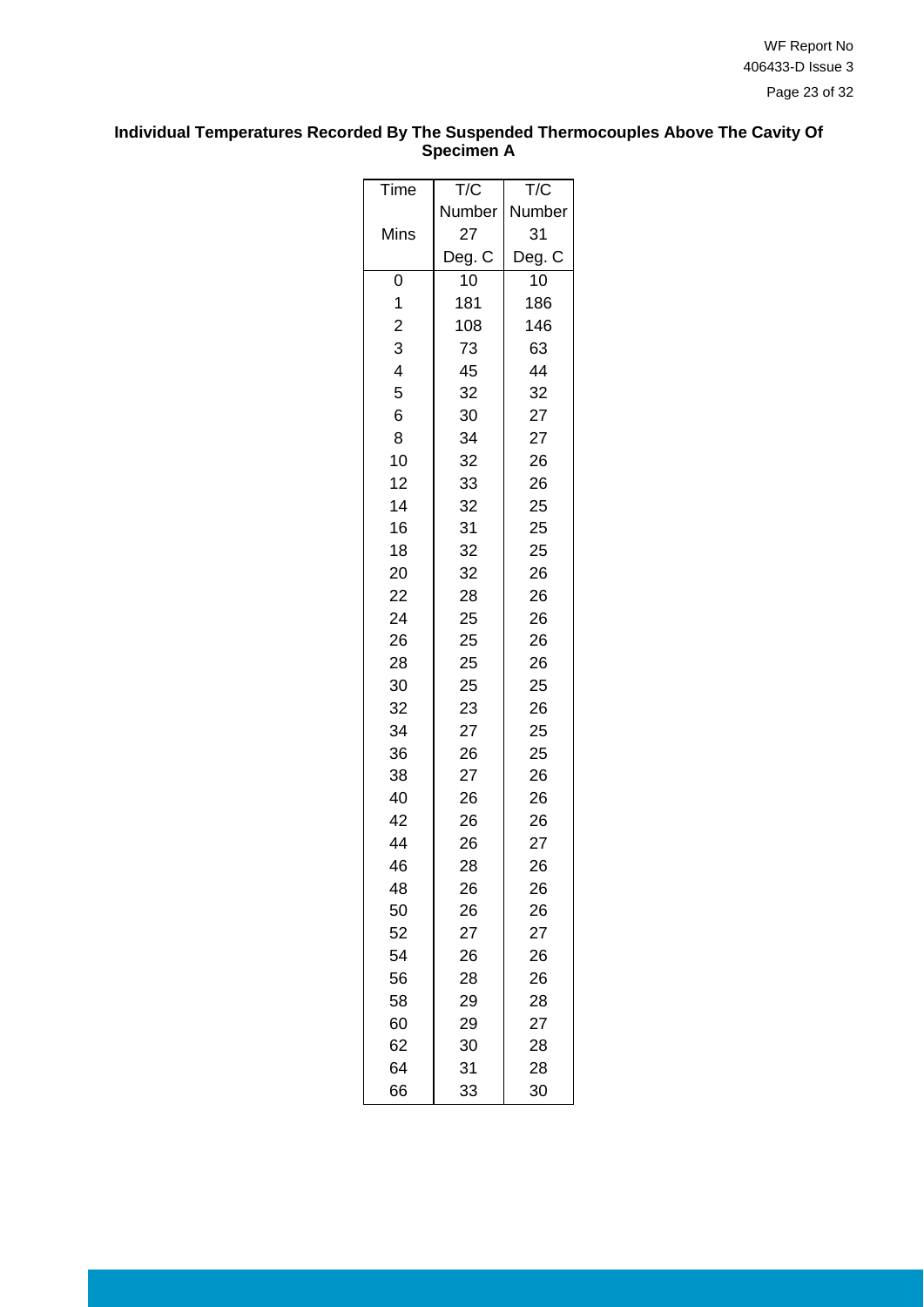| <b>Time</b> | T/C    | T/C    | T/C    | T/C    | T/C    | T/C    |
|-------------|--------|--------|--------|--------|--------|--------|
|             | Number | Number | Number | Number | Number | Number |
| Mins        | 20     | 21     | 22     | 24     | 25     | 26     |
|             | Deg. C | Deg. C | Deg. C | Deg. C | Deg. C | Deg. C |
| 0           | 10     | 11     | 10     | 10     | 10     | 8      |
| 1           | 11     | 18     | 10     | 10     | 22     | 9      |
| 2           | 13     | 46     | 12     | 16     | 65     | 13     |
| 3           | 14     | 46     | 12     | 20     | 66     | 14     |
| 4           | 14     | 49     | 13     | 21     | 64     | 14     |
| 5           | 15     | 50     | 13     | 21     | 62     | 14     |
| 6           | 15     | 50     | 13     | 21     | 61     | 14     |
| 8           | 16     | 52     | 13     | 21     | 61     | 14     |
| 10          | 17     | 54     | 13     | 21     | 60     | 14     |
| 12          | 18     | 54     | 14     | 22     | 60     | 14     |
| 14          | 18     | 53     | 14     | 22     | 60     | 14     |
| 16          | 19     | 52     | 14     | 21     | 58     | 13     |
| 18          | 19     | 50     | 14     | 21     | 53     | 13     |
| 20          | 20     | 55     | 14     | 21     | 56     | 13     |
| 22          | 20     | 57     | 14     | 21     | 56     | 13     |
| 24          | 20     | 55     | 14     | 22     | 57     | 14     |
| 26          | 21     | 57     | 14     | 22     | 58     | 14     |
| 28          | 21     | 58     | 14     | 22     | 56     | 14     |
| 30          | 21     | 60     | 14     | 22     | 54     | 14     |
| 32          | 22     | 59     | 14     | 22     | 52     | 14     |
| 34          | 22     | 60     | 15     | 22     | 51     | 14     |
| 36          | 22     | 60     | 15     | 22     | 51     | 14     |
| 38          | 22     | 60     | 15     | 22     | 51     | 14     |
| 40          | 23     | 56     | 15     | 23     | 52     | 14     |
| 42          | 23     | 54     | 15     | 23     | 52     | 15     |
| 44          | 23     | 55     | 15     | 23     | 52     | 15     |
| 46          | 23     | 56     | 15     | 23     | 49     | 15     |
| 48          | 24     | 56     | 16     | 23     | 50     | 15     |
| 50          | 24     | 56     | 16     | 24     | 51     | 15     |
| 52          | 24     | 56     | 16     | 24     | 51     | 15     |
| 54          | 25     | 58     | 17     | 24     | 51     | 15     |
| 56          | 25     | 57     | 17     | 25     | 51     | 15     |
| 58          | 25     | 57     | 17     | 25     | 51     | 15     |
| 60          | 26     | 57     | 18     | 25     | 52     | 16     |
| 62          | 27     | 58     | 19     | 26     | 54     | 16     |
| 64          | 27     | 59     | 19     | 26     | 53     | 16     |
| 66          | 28     | 59     | 20     | 27     | 54     | 16     |

l,

# **Individual Temperatures Recorded On Specimen B**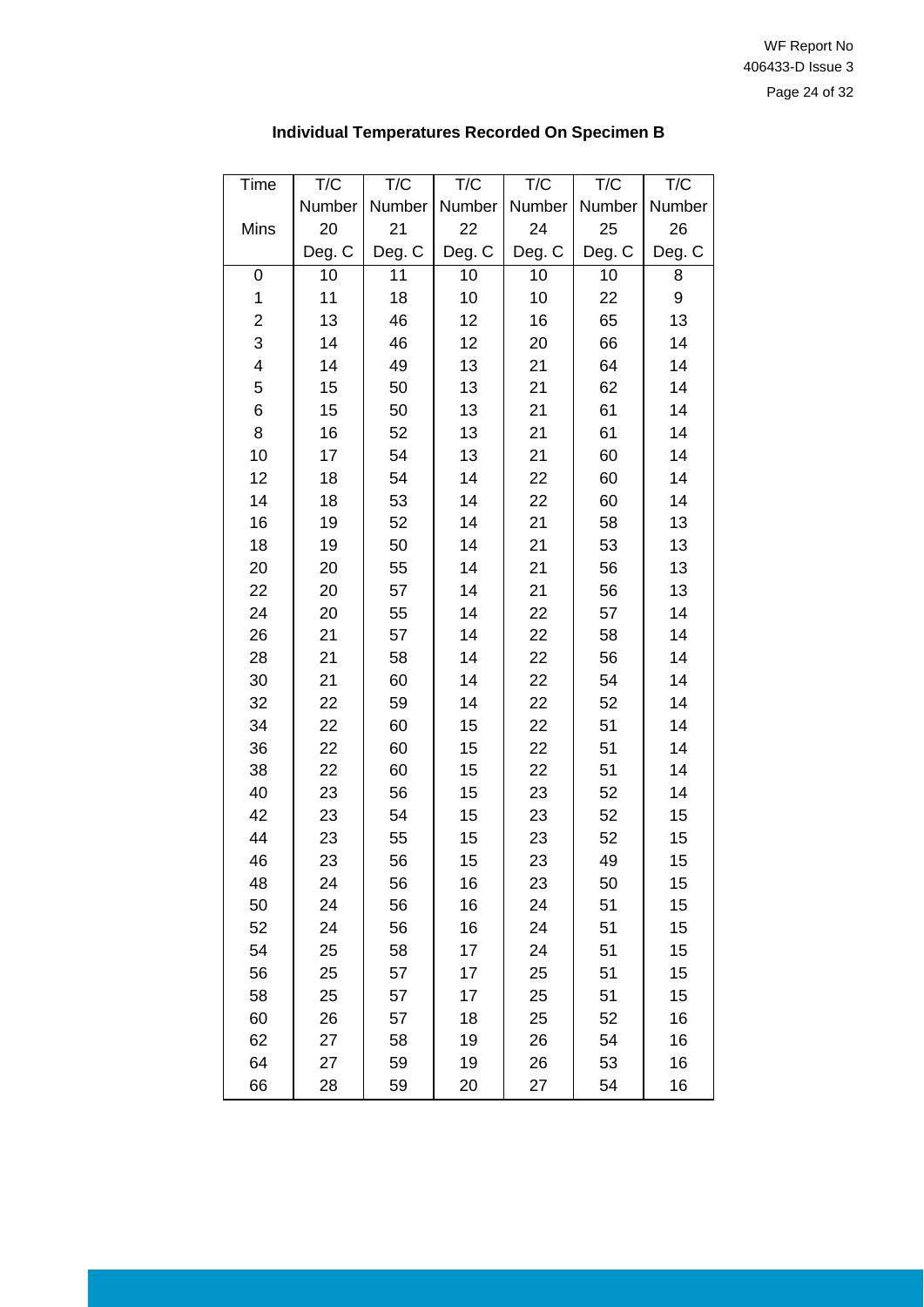## **Individual Temperatures Recorded By The Suspended Thermocouples Above The Cavity Of Specimen B**

| Time                    | T/C    | T/C     |
|-------------------------|--------|---------|
|                         | Number | Number  |
| Mins                    | 19     | 23      |
|                         | Deg. C | Deg. C  |
| 0                       | 10     | 4       |
| 1                       | 47     | 69      |
| $\overline{\mathbf{c}}$ | 132    | 227     |
| 3                       | 98     | 105     |
| $\overline{4}$          | 62     | 27      |
| 5                       | 22     | 14      |
| 6                       | 17     | 11      |
| 8                       | 16     | 10      |
| 10                      | 16     | 11      |
| 12                      | 16     | 12      |
| 14                      | 15     | $\star$ |
| 16                      | 15     | $\star$ |
| 18                      | 15     | $\star$ |
| 20                      | 15     | 12      |
| 22                      | 15     | 11      |
| 24                      | 15     | 10      |
| 26                      | 15     | 11      |
| 28                      | 16     | 9       |
| 30                      | 16     | 9       |
| 32                      | 16     | 9       |
| 34                      | 16     | 9       |
| 36                      | 16     | 9       |
| 38                      | 16     | 9       |
| 40                      | 16     | 10      |
| 42                      | 16     | 10      |
| 44                      | 16     | 10      |
| 46                      | 16     | 10      |
| 48                      | 17     | 10      |
| 50                      | 16     | 10      |
| 52                      | 17     | 10      |
| 54                      | 17     | 11      |
| 56                      | 17     | 10      |
| 58                      | 17     | 10      |
| 60                      | 18     | 11      |
| 62                      | 18     | 10      |
| 64                      | 18     | 11      |
| 66                      | 18     | 11      |

\* Thermocouple Malfunction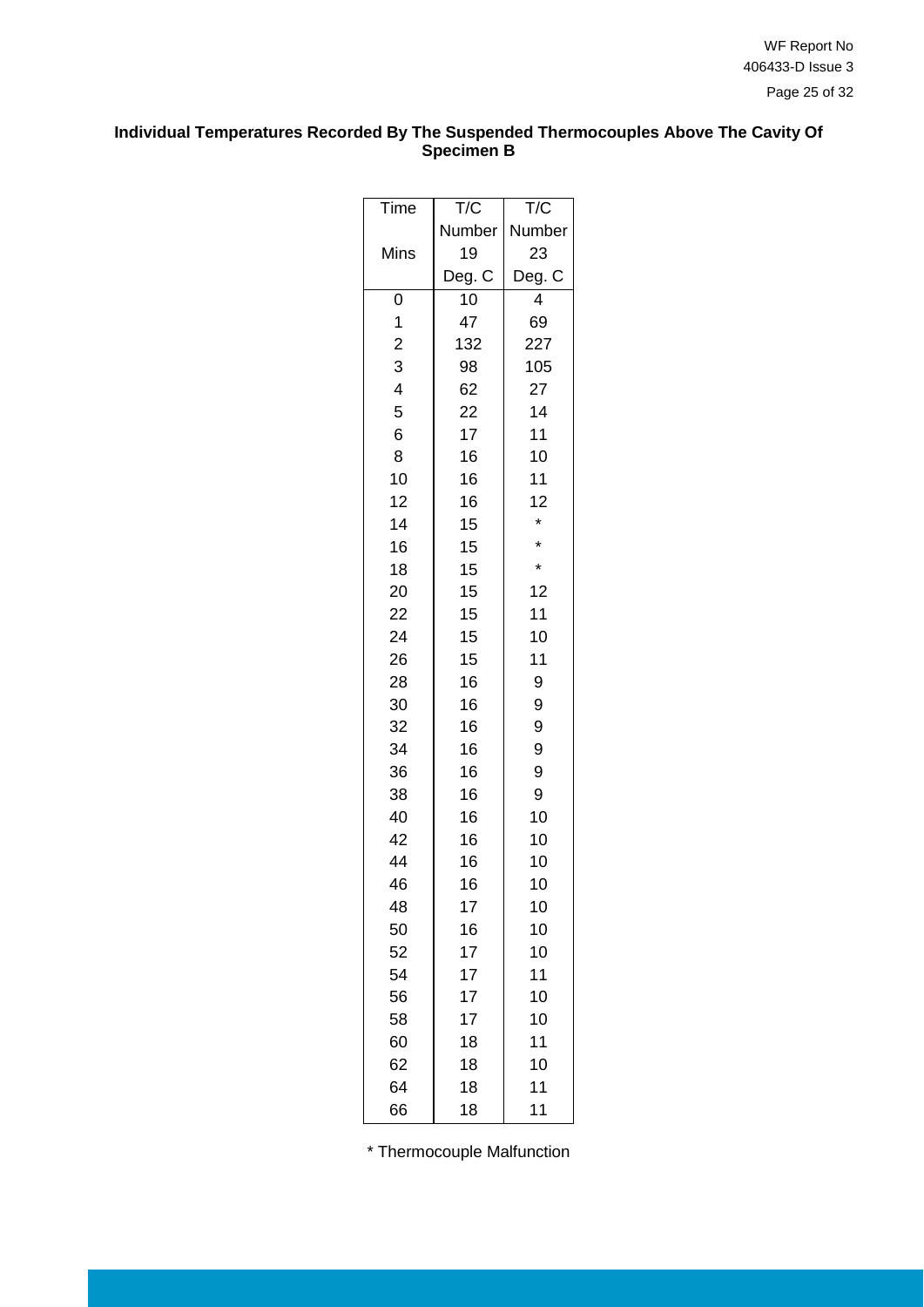| Time                    | T/C    | T/C    | T/C              | T/C            | T/C     | T/C              | T/C            | T/C     | T/C              |
|-------------------------|--------|--------|------------------|----------------|---------|------------------|----------------|---------|------------------|
|                         | Number | Number | Number           | Number         | Number  | Number           | Number         | Number  | Number           |
| Mins                    | 36     | 37     | 38               | 40             | 41      | 42               | 44             | 45      | 46               |
|                         | Deg. C | Deg. C | Deg. C           | Deg. C         | Deg. C  | Deg. C           | Deg. C         | Deg. C  | Deg. C           |
| $\pmb{0}$               | 11     | 10     | 10               | $\overline{7}$ | $\,6$   | $\overline{7}$   | $\overline{7}$ | 6       | 8                |
| $\mathbf{1}$            | 12     | 42     | 10               | $\overline{7}$ | $\star$ | $\star$          | $\overline{7}$ | $\star$ | 8                |
| $\overline{\mathbf{c}}$ | 16     | 109    | $\star$          | $\star$        | $\star$ | $\star$          | $\star$        | $\star$ | $\,6$            |
| 3                       | 17     | 93     | $^\star$         | $\star$        | $\star$ | *                | $\star$        | $\star$ | $\, 6$           |
| $\overline{\mathbf{4}}$ | 17     | 83     | $^\star$         | $\star$        | $\star$ | $^\star$         | $\star$        | 95      | 5                |
| 5                       | 17     | 74     | $\boldsymbol{9}$ | 9              | $\star$ | *                | 10             | 82      | 8                |
| $\,6$                   | 18     | 69     | 10               | 10             | 54      | *                | 10             | 74      | 8                |
| 8                       | 18     | 64     | 10               | 11             | 55      | $\overline{7}$   | 11             | 67      | $\bf 8$          |
| 10                      | 18     | 60     | 10               | 12             | 55      | $\overline{7}$   | 11             | 62      | $\boldsymbol{9}$ |
| 12                      | 19     | 56     | 11               | 13             | 56      | $\overline{7}$   | 12             | 57      | 9                |
| 14                      | 19     | 55     | 11               | 13             | 57      | $\overline{7}$   | 12             | 56      | $\boldsymbol{9}$ |
| 16                      | 19     | 54     | 11               | 14             | 59      | 8                | 13             | 56      | $\boldsymbol{9}$ |
| 18                      | 20     | 51     | 11               | 14             | 54      | 8                | 13             | 52      | $\boldsymbol{9}$ |
| 20                      | 20     | 54     | 11               | 15             | 59      | 8                | 14             | 53      | $\boldsymbol{9}$ |
| 22                      | 21     | 54     | 11               | 16             | 59      | 8                | 14             | 52      | 10               |
| 24                      | 21     | 52     | 11               | 16             | 57      | 8                | 14             | 50      | 10               |
| 26                      | 21     | 52     | 12               | 17             | 59      | 8                | 15             | 51      | 10               |
| 28                      | 22     | 52     | 12               | 17             | 56      | 8                | 15             | 48      | 10               |
| 30                      | 22     | 52     | 12               | 17             | 57      | $\boldsymbol{9}$ | 15             | 49      | 10               |
| 32                      | 22     | 50     | 12               | 18             | 56      | $\boldsymbol{9}$ | 16             | 49      | 10               |
| 34                      | 23     | 50     | 12               | 19             | 58      | $\boldsymbol{9}$ | 16             | 49      | 10               |
| 36                      | 23     | 50     | 12               | 19             | 59      | $\boldsymbol{9}$ | 17             | 51      | 10               |
| 38                      | 24     | 50     | 12               | 20             | 58      | $\boldsymbol{9}$ | 17             | 51      | 11               |
| 40                      | 24     | 51     | 12               | 20             | 57      | $\boldsymbol{9}$ | 17             | 50      | 11               |
| 42                      | 24     | 49     | 12               | 20             | 48      | $\boldsymbol{9}$ | 18             | 46      | 11               |
| 44                      | 25     | 50     | 13               | 20             | 49      | 10               | 18             | 46      | 11               |
| 46                      | 25     | 49     | 13               | 20             | 41      | 10               | 19             | 43      | $11$             |
| 48                      | 26     | 49     | 13               | 21             | 48      | 10               | 19             | 44      | 11               |
| 50                      | 26     | 49     | 13               | 22             | 51      | 10               | 20             | 46      | 12               |
| 52                      | 27     | 49     | 14               | 22             | 50      | 10               | 20             | 47      | 12               |
| 54                      | 28     | 49     | 14               | 23             | 49      | 11               | 21             | 47      | 12               |
| 56                      | 28     | 48     | 14               | 23             | 51      | 11               | 21             | 49      | 13               |
| 58                      | 29     | 48     | 14               | 24             | 49      | 11               | 22             | 48      | 13               |
| 60                      | 29     | 49     | 15               | 24             | 48      | 12               | 22             | 49      | 14               |
| 62                      | 30     | 50     | 15               | 25             | 45      | 12               | 23             | 50      | 14               |
| 64                      | 31     | 48     | 15               | 26             | 47      | 12               | 24             | 52      | 15               |
| 66                      | 31     | 48     | 16               | 26             | 46      | 13               | 25             | 53      | 16               |

l,

# **Individual Temperatures Recorded On Specimen C**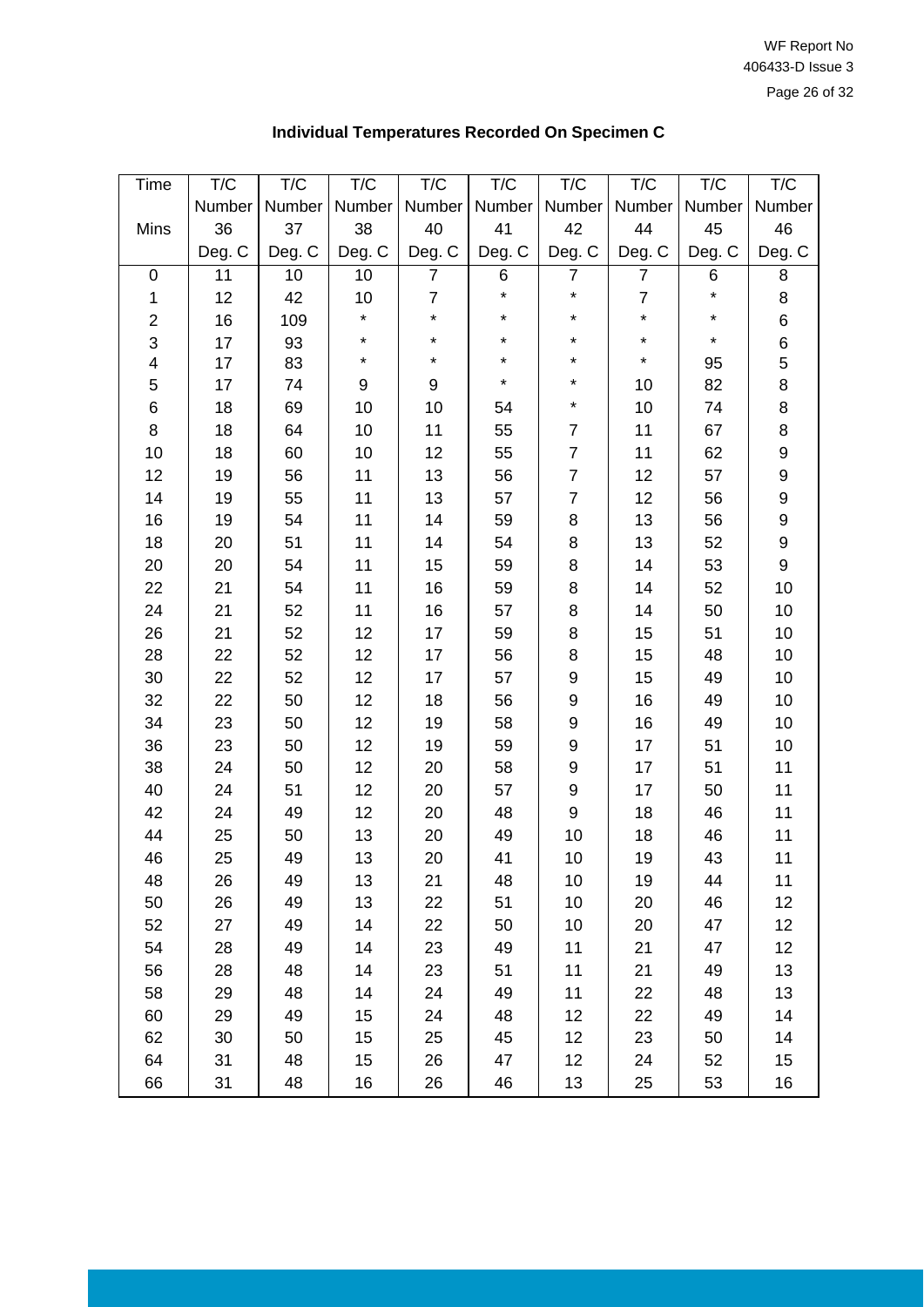## **Individual Temperatures Recorded By The Suspended Thermocouples Above The Cavity Of Specimen C**

| $\overline{T}$ ime      | T/C    | T/C    | T/C            |
|-------------------------|--------|--------|----------------|
|                         | Number | Number | Number         |
| Mins                    | 35     | 39     | 43             |
|                         | Deg. C | Deg. C | Deg. C         |
| 0                       | 10     | 8      | 7              |
| 1                       | 71     | 42     | $\star$        |
| $\overline{\mathbf{c}}$ | 48     | 22     | $\star$        |
| 3                       | 22     | 13     | $\star$        |
| $\overline{\mathbf{4}}$ | 17     | 11     | 13             |
| 5                       | 16     | 12     | 8              |
| 6                       | 16     | 11     | $\overline{7}$ |
| 8                       | 16     | 12     | $\overline{7}$ |
| 10                      | 16     | 12     | $\overline{7}$ |
| 12                      | 17     | 13     | 8              |
| 14                      | 16     | 12     | 8              |
| 16                      | 16     | 13     | 9              |
| 18                      | 16     | 12     | 9              |
| 20                      | 17     | 14     | 11             |
| 22                      | 18     | 14     | 10             |
| 24                      | 17     | 13     | 9              |
| 26                      | 19     | 14     | 10             |
| 28                      | 18     | 15     | 9              |
| 30                      | 18     | 14     | 12             |
| 32                      | 18     | 14     | 10             |
| 34                      | 20     | 15     | 11             |
| 36                      | 18     | 15     | 12             |
| 38                      | 18     | 16     | 13             |
| 40                      | 19     | 16     | 11             |
| 42                      | 21     | 16     | 11             |
| 44                      | 24     | 17     | 12             |
| 46                      | 21     | 16     | 11             |
| 48                      | 24     | 17     | 12             |
| 50                      | 21     | 18     | 12             |
| 52                      | 22     | 17     | 13             |
| 54                      | 23     | 19     | 13             |
| 56                      | 22     | 20     | 15             |
| 58                      | 24     | 19     | 13             |
| 60                      | 22     | 19     | 14             |
| 62                      | 25     | 18     | 14             |
| 64                      | 22     | 20     | 14             |
| 66                      | 24     | 19     | 15             |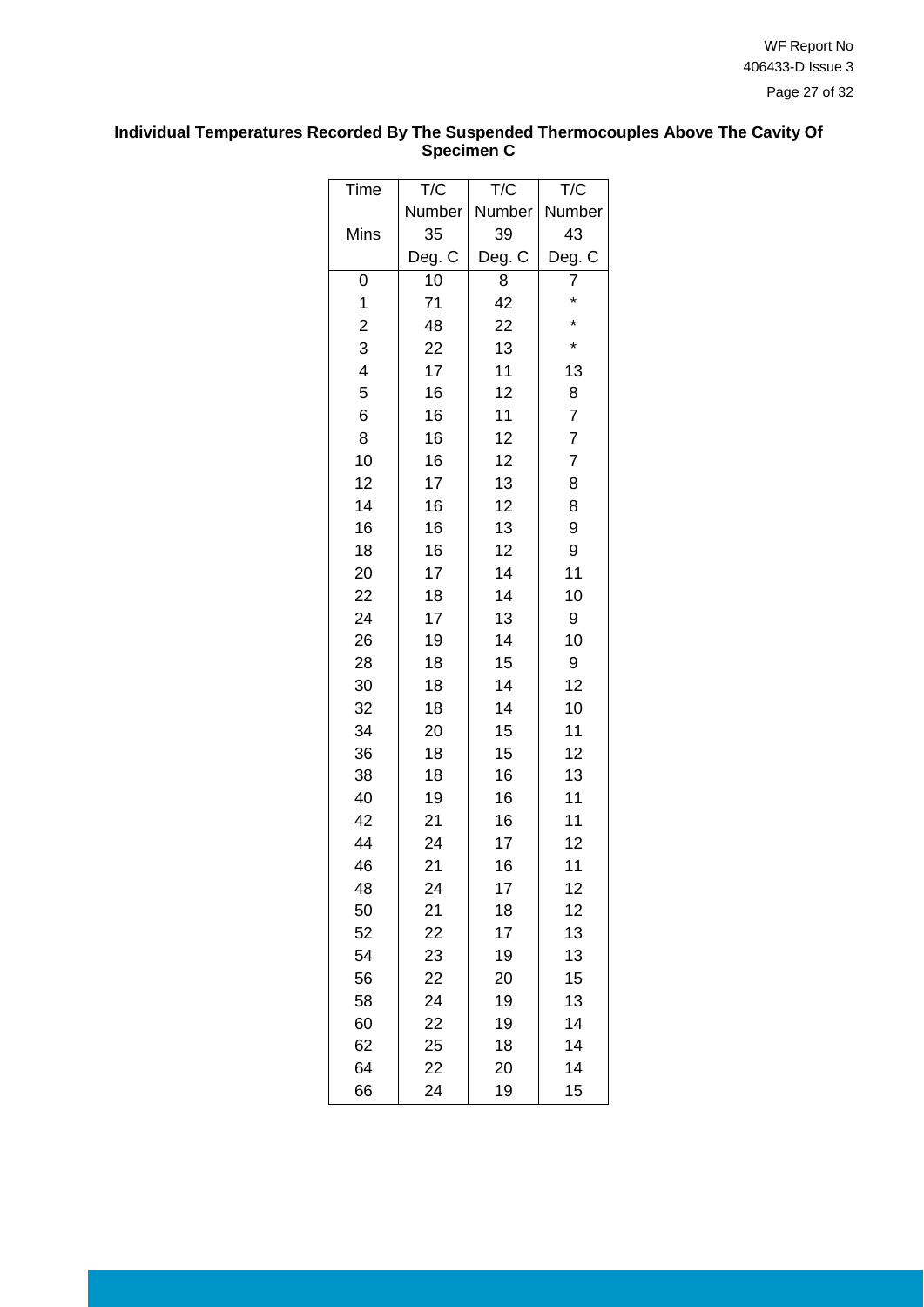# **Table Showing Recorded Furnace Pressure 450mm Below The Floor Construction**

| Time | Recorded |
|------|----------|
|      | Pressure |
| Mins |          |
|      | Pascals  |
| 0    | 0.0      |
| 2    | 23.4     |
| 4    | 18.0     |
| 6    | 14.3     |
| 8    | 19.4     |
| 10   | 16.2     |
| 12   | 19.1     |
| 14   | 15.5     |
| 16   | 17.4     |
| 18   | 5.0      |
| 20   | 18.3     |
| 22   | 16.8     |
| 24   | 11.8     |
| 26   | 18.0     |
| 28   | 16.5     |
| 30   | 18.5     |
| 32   | 14.6     |
| 34   | 18.0     |
| 36   | 18.6     |
| 38   | 17.5     |
| 40   | 20.3     |
| 42   | 16.9     |
| 44   | 19.3     |
| 46   | 12.8     |
| 48   | 15.2     |
| 50   | 17.1     |
| 52   | 18.6     |
| 54   | 19.0     |
| 56   | 17.5     |
| 58   | 15.3     |
| 60   | 16.5     |
| 62   | 18.6     |
| 64   | 17.6     |
| 66   | 19.2     |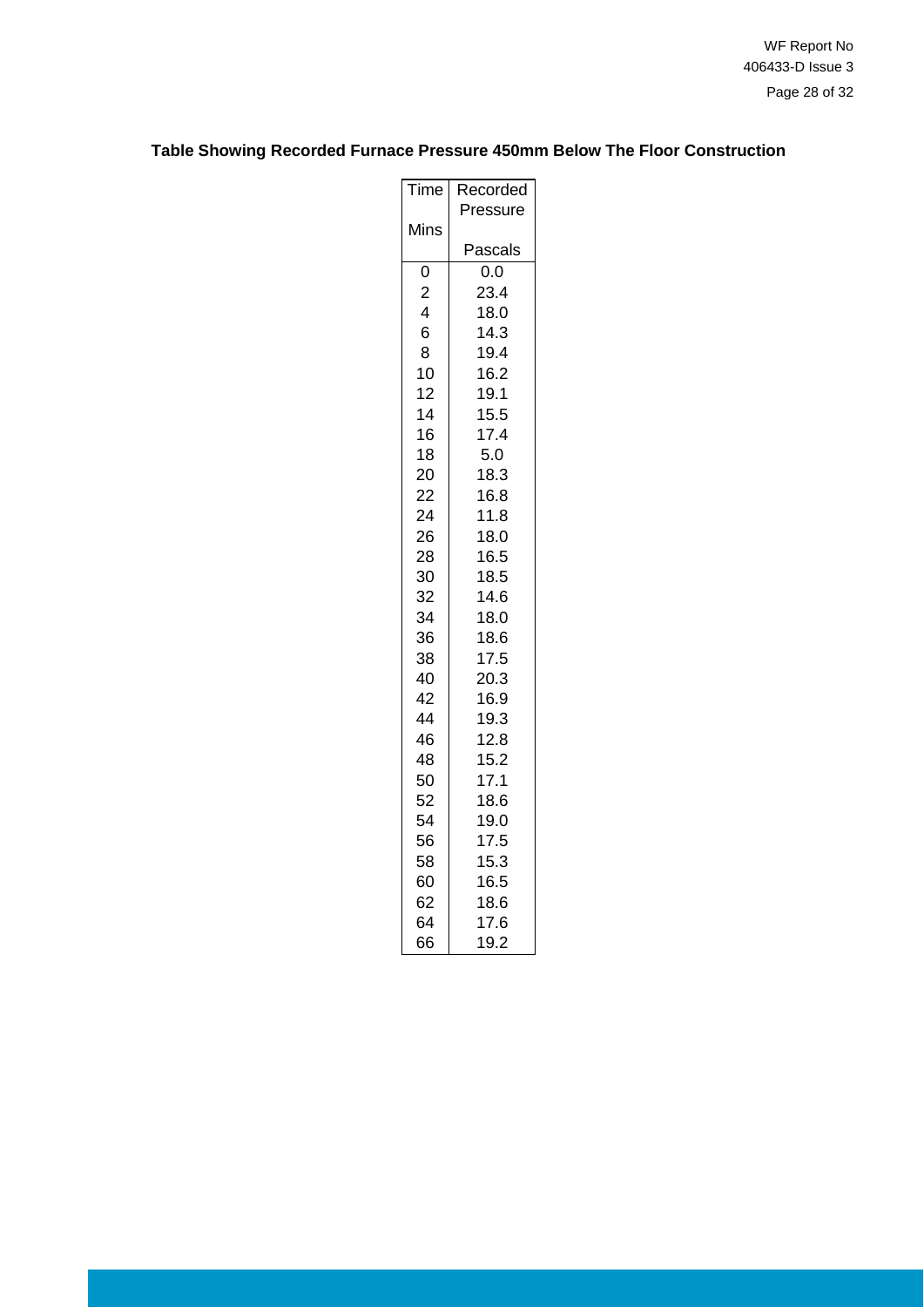# **Graph Showing Mean Furnace Temperature, Together With The Temperature/Time Relationship Specified In BS EN 1363-1: 2012**

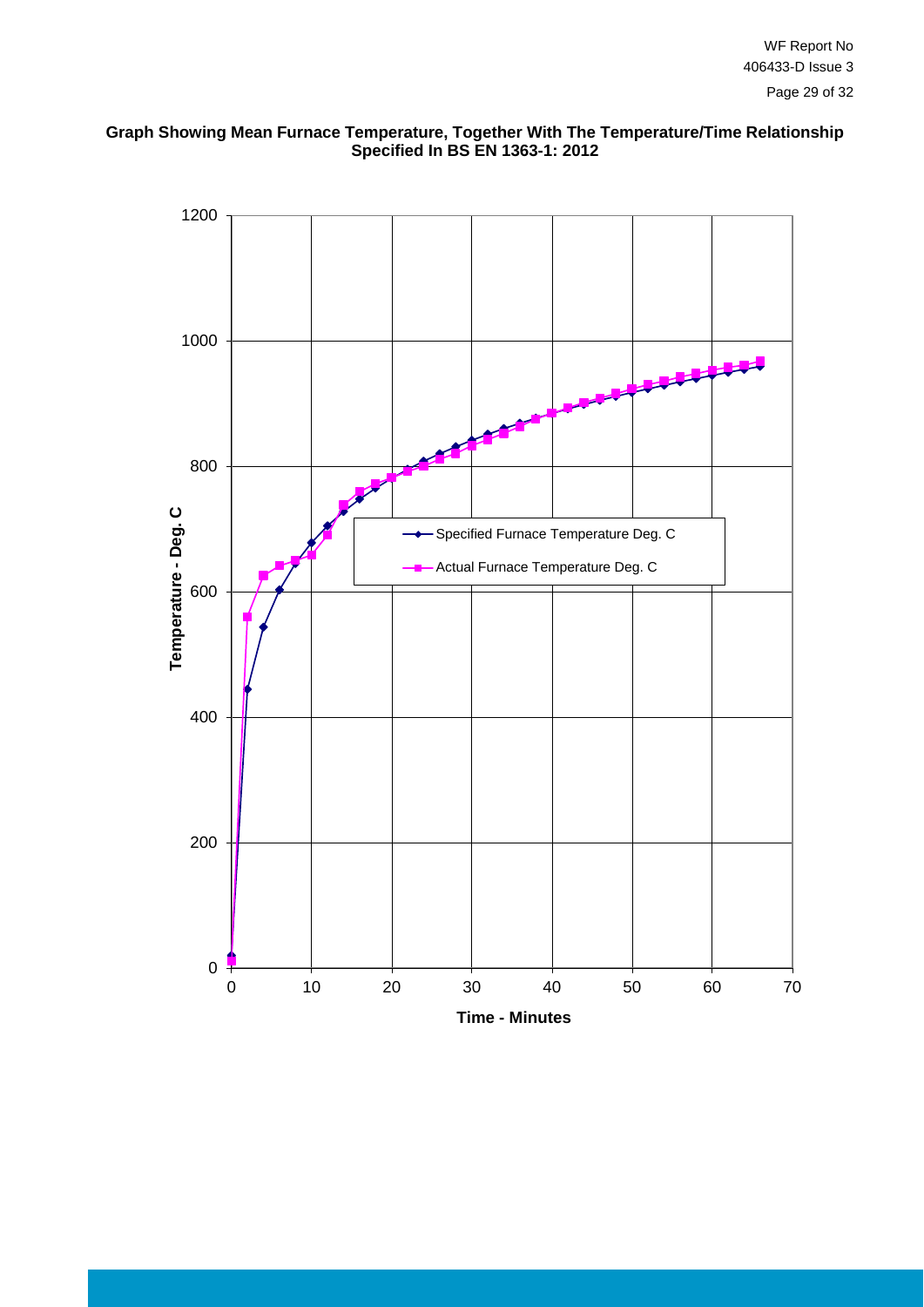# <span id="page-29-0"></span>**Performance Criteria and Test Results**

If the specimens were to be assessed against the integrity and insulation (maximum temperature rise only) performance requirements specified in BS EN 1363-1: 2012 and prEN1364-6: 201X CEN TC 127, the results may be expressed as follows:

**Integrity** It is required that the specimens retain their separating function, without either causing ignition of a cotton pad when applied as specified in BS EN 1363-1: 2012, or resulting in sustained flaming on the unexposed surface.

> Technical failure of integrity of Specimens A to C would deem to have occurred at the start of the test due to the open void required for such seal types. However, following the expansion of the intumescent layer, full closure of the cavity of Specimens A and B were deemed to occur at 3 minutes, and full closure of Specimen C was deemed to occur at 2 minute 30 seconds. Performance of the seals can then be measured from this point.

## **These requirements were satisfied for the periods shown below:**

### **Test Results**

|                 | <b>Integrity (minutes)</b> |                             |  |  |
|-----------------|----------------------------|-----------------------------|--|--|
| <b>Specimen</b> | <b>Cotton Pad</b>          | <b>Sustained</b><br>flaming |  |  |
|                 | 66*                        | 66*                         |  |  |
|                 | 66*                        | 66*                         |  |  |
|                 |                            |                             |  |  |

**Insulation** The requirements of the standard are that the maximum temperature rise shall not be greater than 180°C. The Suspended thermocouples may exceed 180°C within the first five minutes of testing and in advance of the seal closing; once the seal has closed the maximum temperature rise shall not be greater than 180°C. Insulation failure also occurs simultaneously with integrity failure as specified in BS EN 1363-1: 2012.

### **These requirements were satisfied for the periods shown below:**

### **Test Results**

| <b>Specimen</b> | <b>Insulation</b><br>(mins) |
|-----------------|-----------------------------|
|                 | 66*                         |
| R               | $66*$                       |
|                 |                             |

\* The test duration. The test was discontinued after a period of 66 minutes.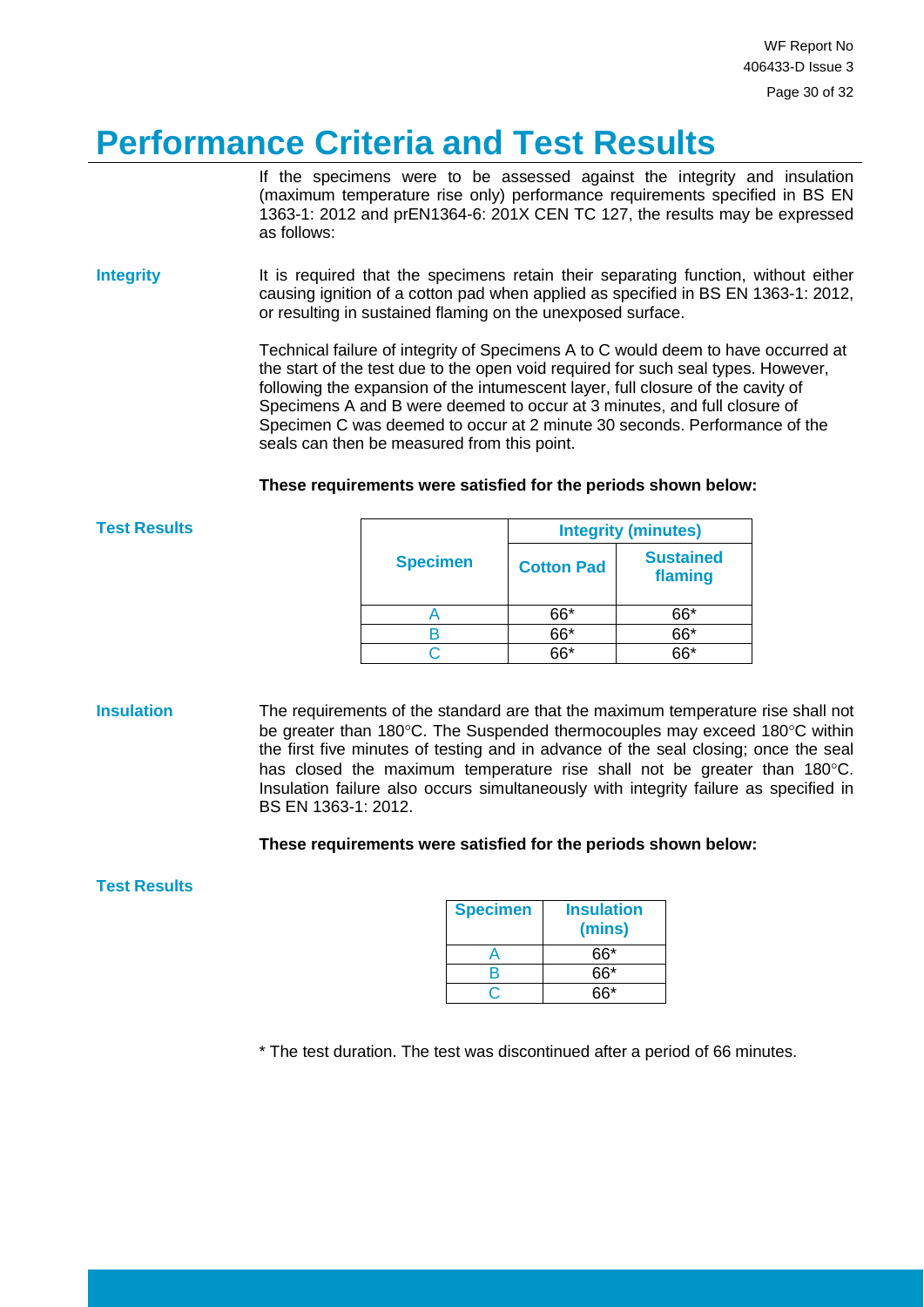The failure criteria of each specimen was measured after the ventilated cavities had an effective seal by the means of the intumescent properties of the products and the findings were as follows:

| <b>Specimen</b> | <b>Cavity fully Sealed</b> |
|-----------------|----------------------------|
|                 | 3 minutes                  |
|                 | 3 minutes                  |
|                 | 2 minutes 30 seconds       |

# <span id="page-30-0"></span>**Ongoing Implications**

**Limitations** The results relate only to the behaviour of the specimens of the element of construction under the particular conditions of test. They are not intended to be the sole criteria for assessing the potential fire performance of the element in use, nor do they reflect the actual behaviour in fires.

> The results may not be applicable to situations where the joint widths, depths, orientations and supporting construction vary from those tested.

> As no movement was induced into the specimens during the test there can be no evaluation of the performance of the seals where movement is induced in a building under actual fire conditions